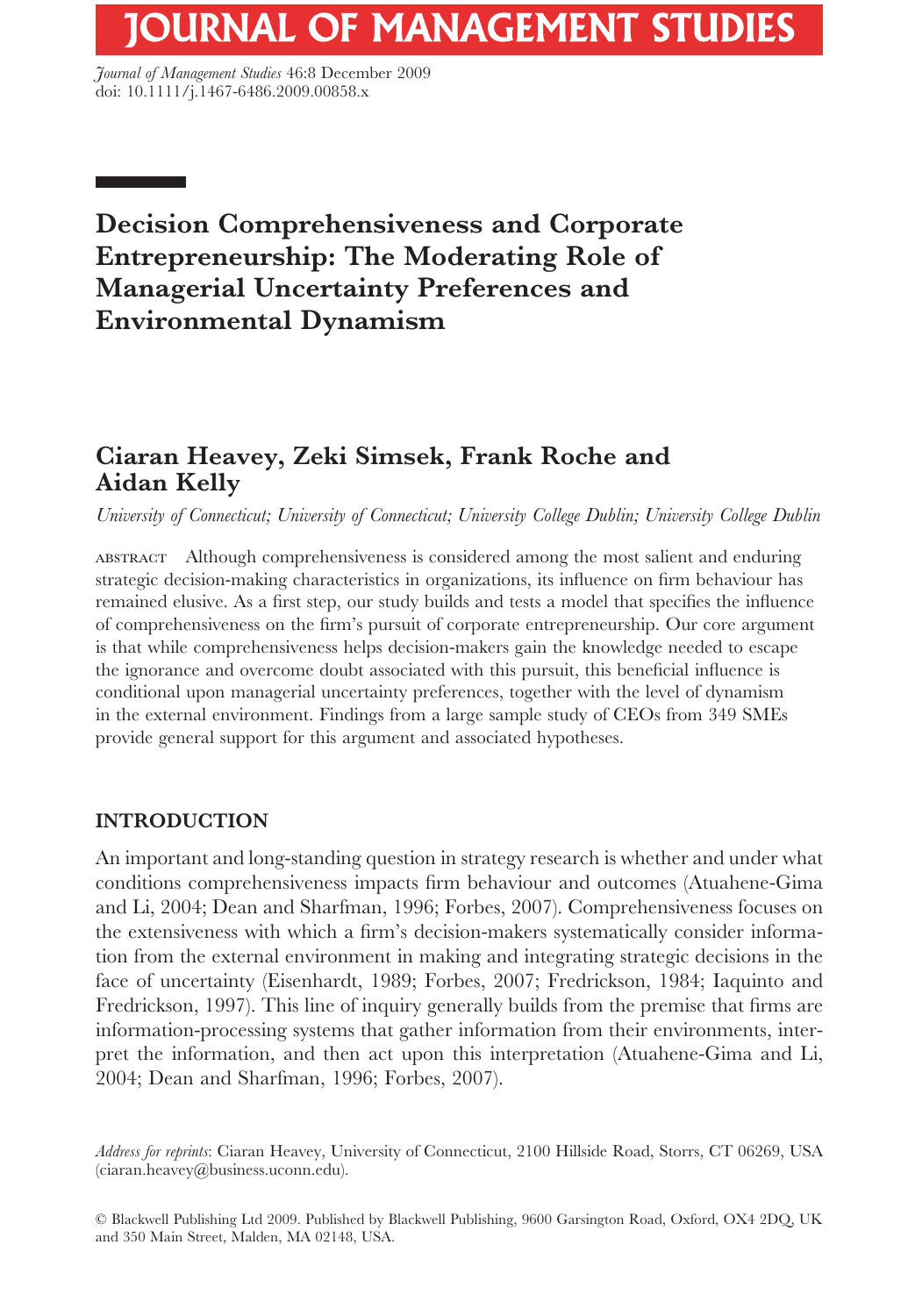Although comprehensiveness is considered among the most salient and enduring strategic decision-making characteristics in organizations (Miller, 2008; Rajagopalan et al., 1993), researchers have not yet directly specified its influence on the firm's actual behaviours, instead largely focusing on its link to performance (see Forbes, 2007) for a review). While this focus is important and informative, it does not provide a fine-grained insight about the potential link between comprehensiveness and firm behaviour. An encompassing construct that offers the potential for such insight is corporate entrepreneurship (CE), defined as the *sum* of a company's innovation, renewal, and venturing efforts (Ling et al., 2008; Zahra, 1996). We say this because the decision to engage in innovation, venturing, and renewal are fundamental choices that organizations make, and that have widespread and significant implications for performance and growth in numerous contexts (Zahra, 1996; Zahra et al., 1999). And since engaging in these pursuits entails considerable uncertainty and at times ambiguity for a firm's decisionmakers (Zahra, 1996), coupled with the fact that comprehensiveness uniquely relates to uncertainty given its focus on the firm's information environment, it would seem to follow that comprehensiveness may be a salient antecedent to CE.

Consequently, we build and test a model of the impact of comprehensiveness on CE by synthesizing insights from McMullen and Shepherd's (2006) elemental view of entrepreneurial action with extant research on comprehensiveness. Consistent with McMullen and Shepherd, we envision that CE entails considerable uncertainty for an organization's decision-makers due to a lack of timely awareness of what opportunities to pursue, as well as a sense of doubt surrounding the feasibility and desirability of those opportunities. Thus, we reason that comprehensiveness will facilitate CE by enabling decision-makers to acquire the information and understanding, or simply knowledge, of entrepreneurial opportunities and assuage doubts concerning the pursuit of those opportunities – particularly, in less ambiguous environments. Like McMullen and Shepherd (2006) we also recognize that decision-makers vary in terms of their willingness to bear uncertainty associated with entrepreneurial pursuits. Therefore, and complementing our model's development, we specify the pivotal yet unexplored moderating role of decisionmakers' willingness to bear uncertainty to further explain the impact of comprehensiveness on CE. Because the willingness to bear uncertainty enhances the likelihood of undertaking entrepreneurial actions (Lumpkin and Dess, 1996; McMullen and Shepherd, 2006), we specifically posit that the impact of comprehensiveness on CE will be bolstered when comprehensive decision-makers also possess high levels of risktaking propensity and proactiveness.

Our study enriches previous research in two important ways. First, beyond directly examining the impact of comprehensiveness on CE, we demonstrate the effects of decision-makers' willingness to bear uncertainty on the consequences of engaging in comprehensive decision-making. Second, we develop a novel theoretical rationale for comprehensiveness by explaining how comprehensive processes help decision-makers to overcome ignorance and doubt that surround the organization's pursuit of CE. Taken together, our study provides a richer and more complex explanation of comprehensiveness, as well as a differentiated testing of McMullen and Shepherd's (2006, p. 133) key insight: 'both knowledge and motivation must be considered concomitantly when examining entrepreneurial action'.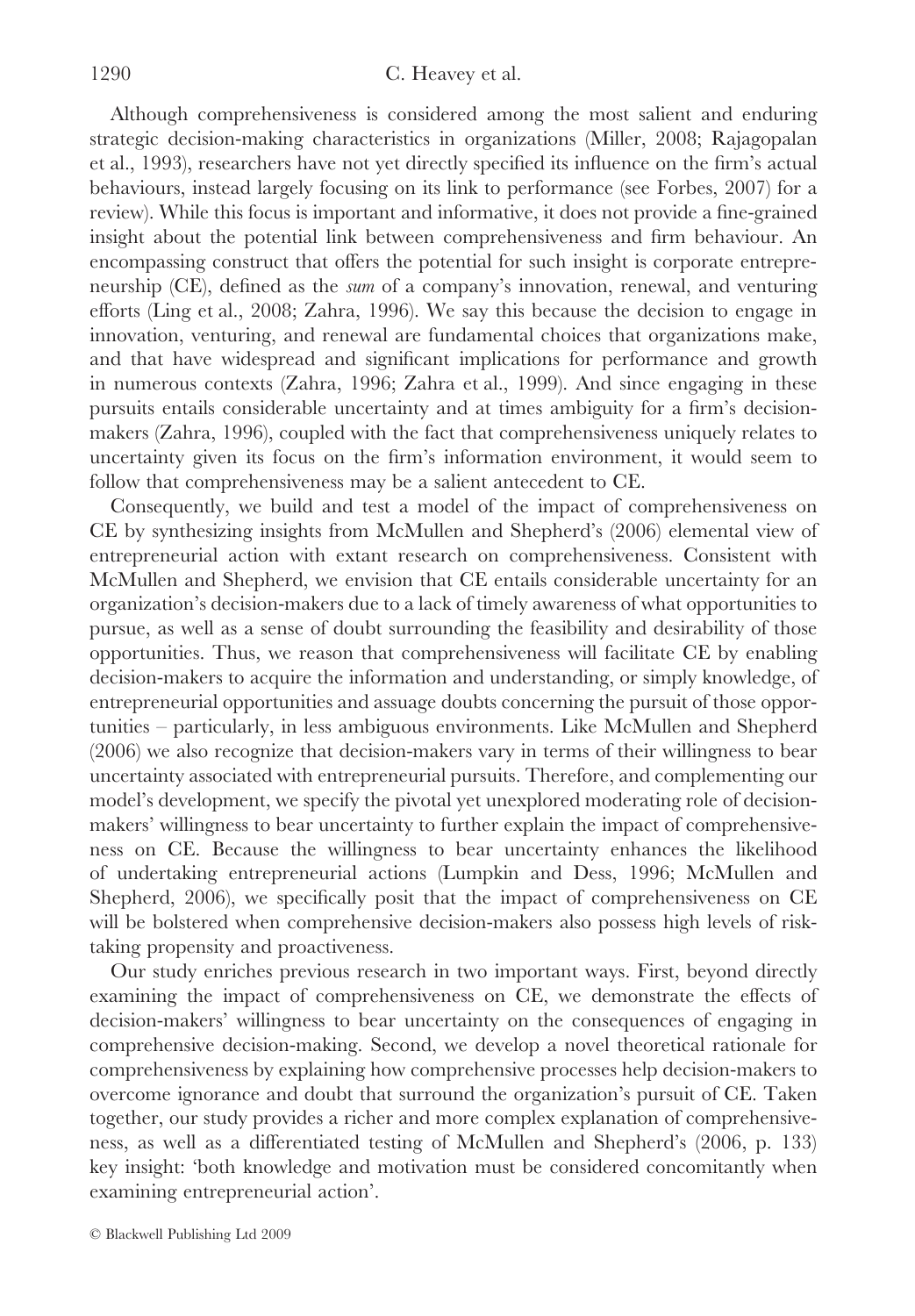## **THEORETICAL BACKGROUND**

Rooted in the rational–normative or synoptic model of strategic decision-making, comprehensiveness, also referred to as procedural rationality or extent of analysis, is viewed as a fundamental characteristic of strategic decision-making in organizations (Eisenhardt, 1989; Forbes, 2007; Iaquinto and Fredrickson, 1997; Miller, 2008). In one of the earlier analyses of comprehensiveness, Fredrickson and Mitchell (1984) juxtaposed the synoptic perspective of decision-making with a more incrementalist one, wherein decision-making is characterized by less comprehensiveness and little effort at integration, but instead involves a remedial response to current problems, and one in which decision-makers consider alternatives and view strategy as loosely coupled decisions. Within the rational–synoptic perspective, by contrast, decision-making is viewed as a comprehensive process involving a set of sequential, analytical processes in which a set of objective criteria are used to evaluate alternatives which decision-makers initiate in response to current problems and future opportunities (Miller et al., 1998). This perspective conceives of strategic decision-making as a means by which upper-echelon executive groups consider information from their internal and external environments to identify appropriate pursuits (Forbes, 2007). In short, as Forbes (2007, p. 362) puts it, 'comprehensiveness distills the essence of the "synoptic" approach to strategy (Ansoff, 1965; Hofer and Schendel, 1978) into a single dimension of strategic decision-making (Fredrickson and Mitchell, 1984)'.

Comprehensiveness, as a theoretical construct, is defined as the extent to which decision-makers utilize an extensive decision process when dealing with immediate opportunities and threats (Fredrickson, 1984; Miller, 2008). Comprehensiveness is, for example, said to occur when decision-makers consider multiple alternatives and apply multiple criteria to the evaluation of these alternatives (Forbes, 2007; Fredrickson and Mitchell, 1984). Thus, as Miller (2008, p. 3) puts it, 'the nature of the process is paramount. Extensive approaches include high levels of investigatory activity aimed at developing alternative courses of action, evaluating alternatives, and developing multiple criteria to screen alternatives'. Importantly, although certainly malleable, comprehensiveness reflects a lasting property of decision-making in firms, rather than a procedural response to a specific set of decision circumstances (Fredrickson and Mitchell, 1984). In one of the few longitudinal studies of comprehensiveness, Fredrickson and Iaquinto (1989) provide evidence in support of this, suggesting that the level of comprehensiveness tends to persist over time, with only moderate changes.

While the conceptual grounding and nature of comprehensiveness construct is well established, and while previous research has moved us closer to understanding some of the complexities of comprehensiveness' impact on firm performance, its influence on firm behaviour has remained elusive. As noted earlier, we believe that focusing on corporate entrepreneurship (CE) offers a promising approach for studying the effects of comprehensiveness on firm behaviour. CE is a fundamental orientation towards the pursuit of opportunity and growth that represents decision-makers' attempts to create a competitive advantage through entrepreneurial behaviour on a sustained basis (Burgelman, 1983; Ireland et al., 2003; Stevenson and Jarillo, 1990). As alluded to, CE is an overarching construct that unifies three sets of activities: innovation, venturing,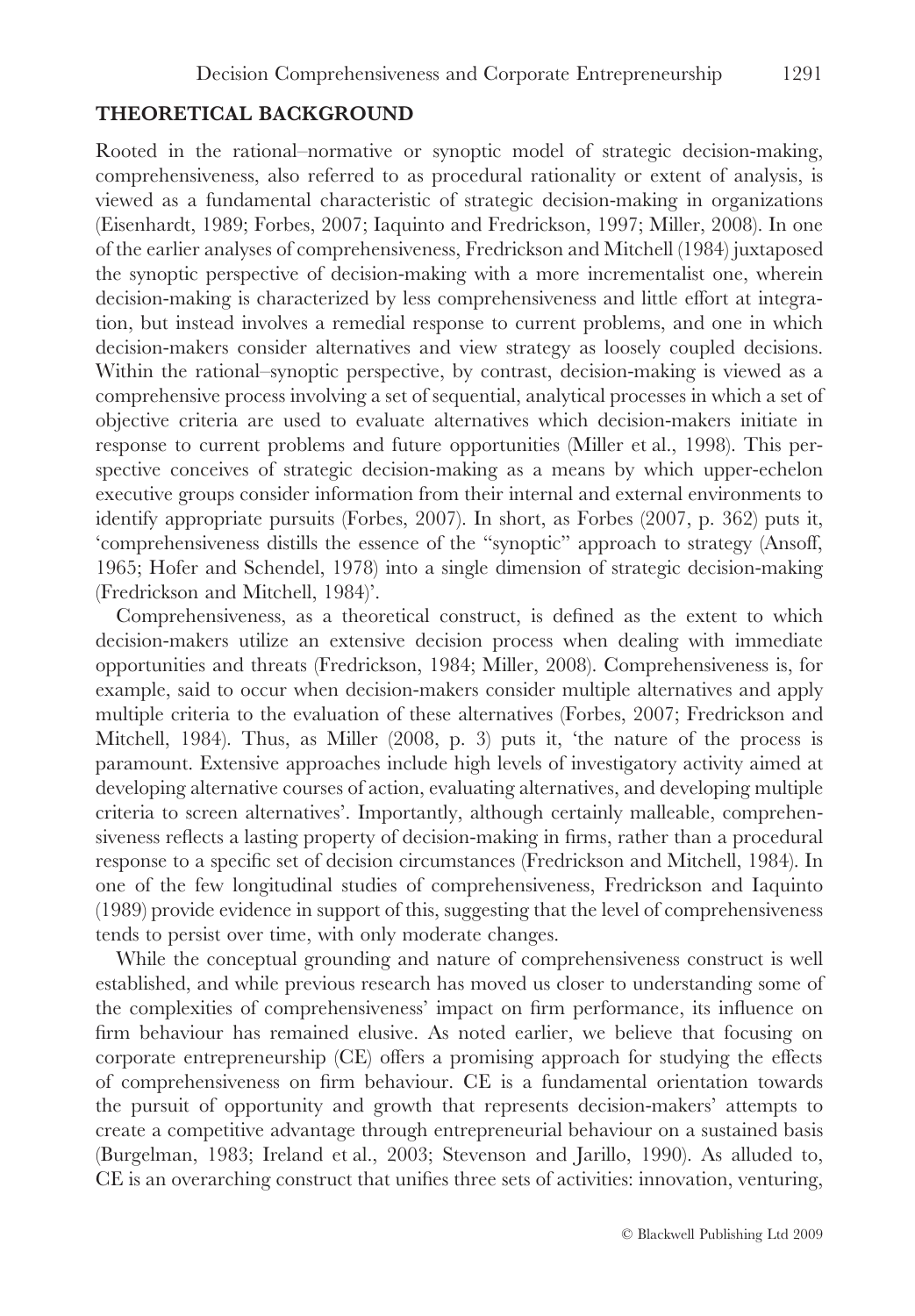

Figure 1. Theoretical model and hypothesized associations

and strategic renewal (Zahra, 1996). Additionally, although the foci of these activities differ somewhat, they are similarly subjected to considerable uncertainty intrinsic to entrepreneurial pursuits. Supporting this, recent empirical studies have demonstrated that CE is a higher-order construct that represents the common core among firms' innovation, venturing, and renewal acts (Ling et al., 2008; Simsek, 2007).

As noted earlier, our model (Figure 1) synthesizes insights from McMullen and Shepherd's (2006) elemental model of entrepreneurial action with comprehensiveness research. This model parsimoniously recasts entrepreneurial action as ensuing from escaping ignorance and overcoming doubt about entrepreneurial opportunities in the environment through knowledge and motivation (Shepherd et al., 2007). In particular, it suggests that entrepreneurial action depends on the formation of two types of opportunity beliefs: third-person and first-person. A third-person opportunity is an opportunity that exists for somebody, even if not for the prospective entrepreneur. Overcoming ignorance, a lack of information or awareness regarding the existence of entrepreneurial opportunities, is instrumental to the formation of third-person opportunity beliefs. Once a third-person opportunity belief is formed, the main obstacle to the formation of first-person opportunity belief is a sense of doubt, which concerns uncertainty regarding whether the opportunity can be feasibly and successfully exploited by the entrepreneur (Shepherd et al., 2007). Only when a decision-maker has formed a first-person opportunity belief, does entrepreneurial action ensue.

Engaging in entrepreneurial action, therefore, depends foremost upon acquiring the knowledge required to overcome the uncertainties created by ignorance and doubt. Or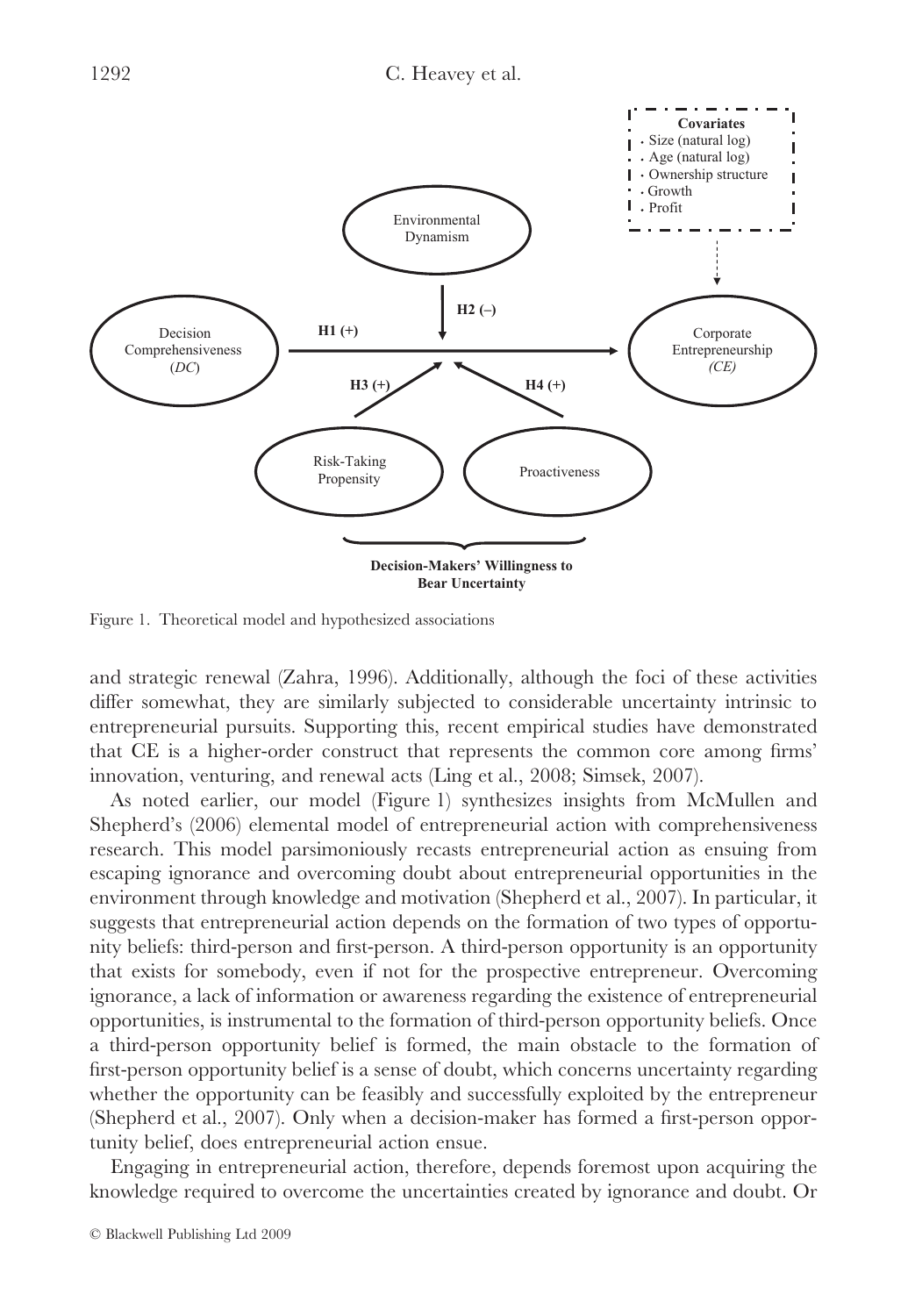as McMullen and Shepherd (2006) put it, 'knowledge reduces perceived uncertainty to a point that not only enables prospective entrepreneurs to form a belief that they have recognized a third-person opportunity, but also allows them to overcome the beliefrelated doubt that would otherwise prevent action' (pp. 137–8). Shepherd et al. (2007) argue that possessing sufficient information about the environment, absorptive capacity to give that information meaning, and alertness to relevant information, play key roles in helping actors escape entrepreneurial ignorance. Beyond knowledge, however, McMullen and Shepherd (2006) place special emphasis on motivation, which, at its core, concerns individuals' willingness to bear uncertainty, in explaining the propensity of individuals to act entrepreneurially. Entrepreneurial action, therefore, is a product of the conjoint influence of knowledge and motivation. In the next section, with this insight as our foundation, we begin by establishing how comprehensiveness, particularly in stable environments, might enable the pursuit of CE. Then, we specify the salient yet unexplored moderating role of decision-makers' willingness to bear uncertainty to further explain the impact of comprehensiveness on CE (see Figure 1).

## **HYPOTHESES DEVELOPMENT**

## **Comprehensiveness and Corporate Entrepreneurship**

As noted earlier, comprehensiveness entails considering substantial information from both inside and outside the firm (Fredrickson, 1984; Miller et al., 1998), and therefore is argued to provide the knowledge required of decision-makers to identify and evaluate entrepreneurial opportunities, that helps them to escape ignorance and doubt. Scanning the external environment, even in an unconditioned fashion (Aguilar, 1967), is likely to increase decision-makers' receptiveness and alertness to potential entrepreneurial opportunities (Barringer and Bluedorn, 1999). Decision-makers who regularly scan the customer and market environment, for instance, will be more alert to changes in consumer tastes and preferences that lead to opportunities for product innovations (Day, 1994). Similarly, decision-makers that carefully scrutinize developments in factor markets should be more predisposed to identify opportunities for renewal of resources and capabilities. And by gaining frequent exposure to ongoing trends and developments in the environment, decision-makers might begin to 'connect the dots' between seemingly independent events, constituting the basis for identifying new venturing opportunities (Baron, 2006; Eisenhardt, 1989; Hsieh et al., 2007; Ozgen and Baron, 2007). Finally, consideration of multiple perspectives can help decision-makers see opportunities beyond what would be apparent to them given their pre-existing mental models, thus preventing the development of 'groupthink' ( Janis, 1982), decision-making characterized by a strong emphasis on unanimity and a shared mental model. Indeed, comprehensiveness has been argued to help decision-makers reduce some of the effects of cognitive biases and form more accurate perceptions of environment (Miller, 2008), which are often prerequisites to entrepreneurial action (McMullen and Shepherd, 2006).

Nonetheless, while comprehensiveness might help decision-makers avoid ignorance, the eventual pursuit of corporate entrepreneurial opportunities might critically hinge upon the ability of decision-makers to overcome, or otherwise contain feelings of doubt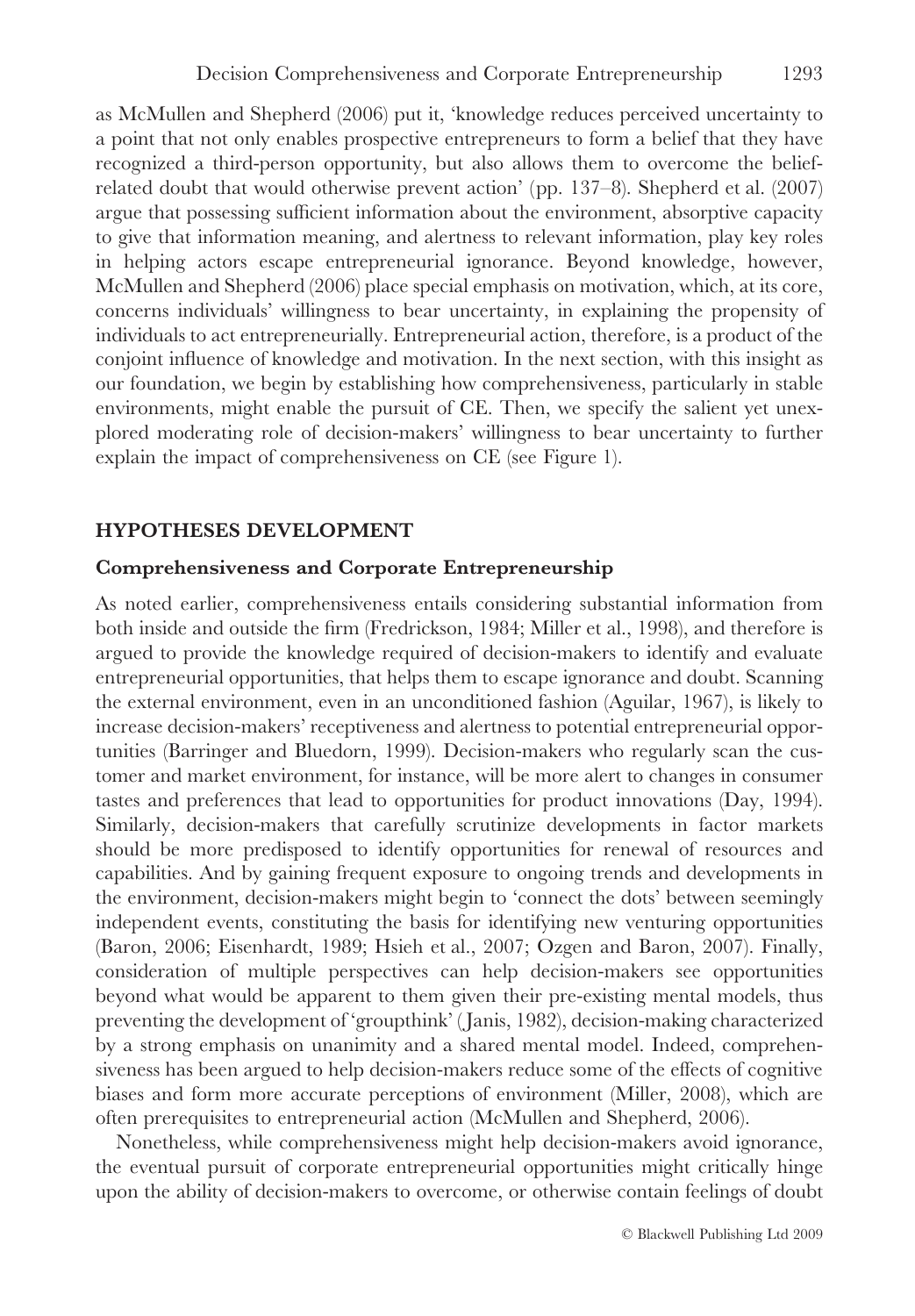(McMullen and Shepherd, 2006). Doubt concerns whether it is feasible, and indeed, desirable for the organization to exploit a particular opportunity (McMullen and Shepherd, 2006). Doubt, and associated anxieties, cripple decision-making and entrepreneurial action (Eisenhardt, 1989; McMullen and Shepherd, 2006). Feelings of doubt are often strongly conditioned by the risk and uncertainty intrinsic to entrepreneurial pursuits. By engaging in comprehensive decision-making, we anticipate that decision-makers can overcome some of these doubts. To begin with, considering alternative courses of action might help decision-makers cope with doubt by giving them a sense of mastery and control, as well as providing them with the requisite confidence to undertake entrepreneurial pursuits (Eisenhardt, 1989). Additionally, thorough evaluation of opportunities, using multiple criteria, provides valuable information for decision-makers pertaining to the feasibility and desirability of potential entrepreneurial opportunities that increases their understanding of the risks involved, alleviates uncertainties, and as a result, lessens doubts. Considering multiple alternatives provides decision-makers with greater preparedness and several fall-back positions, which should dispel feelings of doubt and offer increased confidence in going forward. Supporting this argument, Adidam and Bingi (2000) report evidence indicating that comprehensiveness contributes to decision confidence, as well as fosters commitment to the implementation of selected course of actions (Miller, 2008). Taken together, these points support the following prediction:

*Hypothesis 1*: Comprehensiveness is positively associated with the extent to which the firm pursues corporate entrepreneurship.

We suspect, however, that this simple, bivariate effect is likely to be an incomplete representation of the relationship between comprehensiveness and CE. In particular, and consistent with previous research, we introduce environmental dynamism as a potential moderator to further clarify this relationship. Dynamism (sometimes used interchangeably with such terms as volatility and turbulence) refers to both the rate of change and unpredictability of change in an organization's environment; it ranges from highly stable to highly dynamic (Dess and Beard, 1984). In dynamic, high velocity environments, 'there is rapid and discontinuous change in demand, competitors, technology, and/or regulations such that information is often inaccurate, unavailable, or obsolete' (Eisenhardt and Bourgeois, 1988, p. 816). Accordingly, as dynamism increases, decision-makers experience ambiguity, where ambiguity is defined 'as uncertainty about the outcome probabilities themselves' (Curley et al., 1986, p. 230). Conversely, less dynamic environments give rise to conditions of uncertainty wherein it is probable for decision-makers to estimate the probabilities associated with a set of possible outcomes, even though they do not know which outcomes will occur (Forbes, 2007).

When environmental dynamism increases, windows of opportunity for the identification and exploitation of entrepreneurial opportunities are fleeting (Shepherd et al., 2007). Thus, whereas comprehensiveness is time dependent, the pursuit of corporate entrepreneurial opportunities is time sensitive in fast-changing environments. As such, even though dynamic environments might give way to more opportunities, comprehensive decision-makers run the risk of diminishing the opportunity pool owing to exploitation by competitors with high profit-seeking proactiveness (McMullen and Shepherd,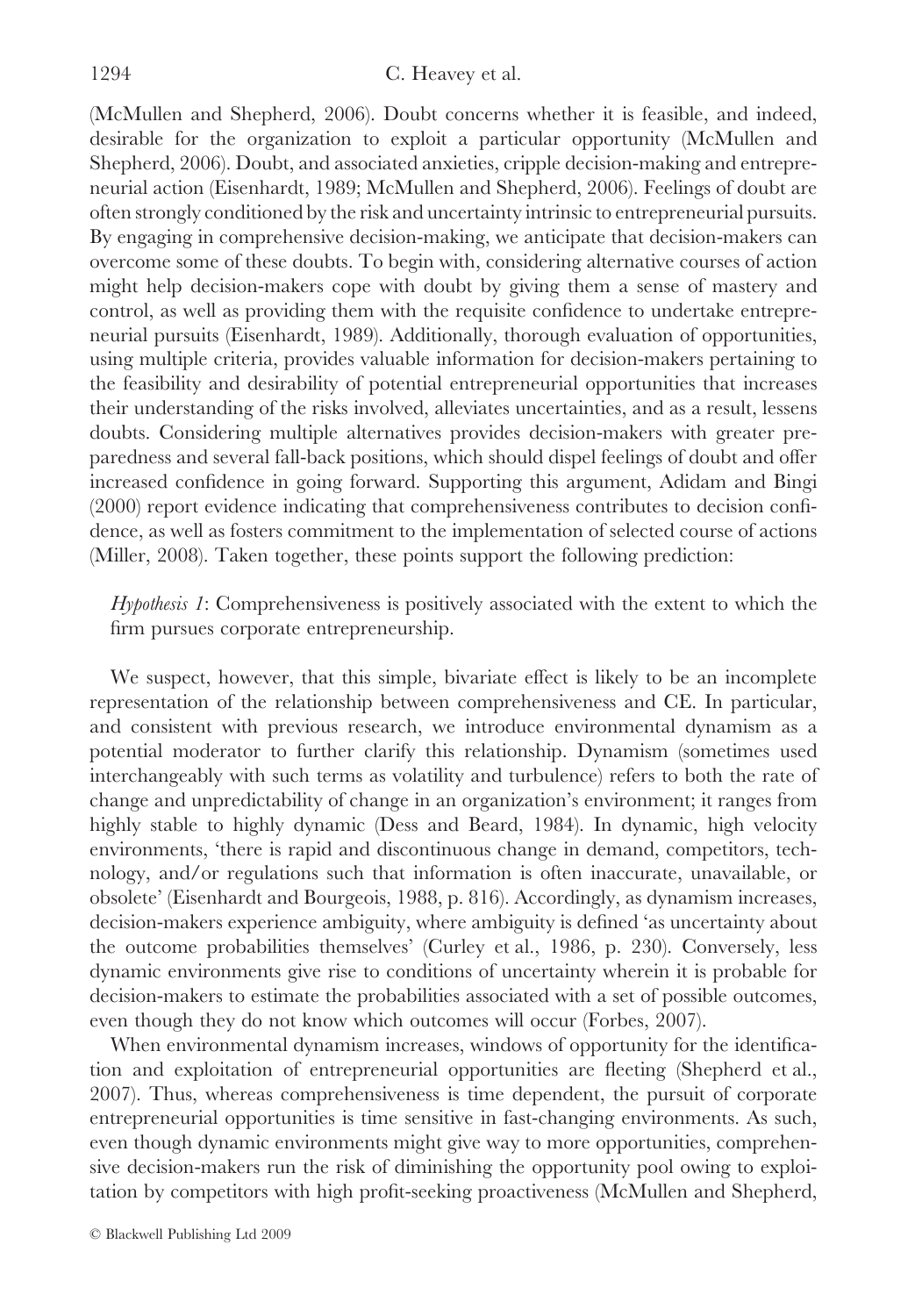2006). Due to the temporal dependency of comprehensiveness, decision-makers may also end up 'achieving tomorrow's solution to yesterday's problem' (Braybrooke and Lindblom, 1970, p. 121). Additionally, and aside from slowing down decision-making, the usefulness of comprehensiveness for CE might be limited in environments that are impervious to extensive analysis (Fredrickson and Mitchell, 1984). Increasing dynamism creates an information environment that is low in quantity and determinacy, creating ambiguity for decision-makers (Forbes, 2007; Huber and Daft, 1987). Under this condition, the level of understanding that can be obtained via comprehensiveness might be so low as to render comprehensiveness futile as a basis for initiating adaptive responses. As March (1988, p. 399) notes, 'a close articulation of decisions and information is of little use in ambiguous situations'. This is consistent with the argument that in changing environments decision-makers should prioritize the logic of incrementalism over comprehensiveness (Daft and Weick, 1984), as well as Sarasvathy's (2001) argument that the effectuation process should prevail in proportion to the level of ambiguity in the environment. Said simply, dynamic environments seem to be 'hostile territory' for comprehensiveness (Miller, 2008).

Conversely, less dynamic environments would seem to provide the perfect backdrop for comprehensiveness as both time and ambiguity are favourable in such contexts (Miller, 2008). First, these environments afford the gift of time (Miller, 2008). With demand and supply-side market forces relatively stable, a firm is faced with fewer strategic decisions per unit of available managerial time. With fewer decisions to make, decision-makers can consider each decision more extensively without risking the neglect of other important threats and opportunities. Second, cause–effect relationships become more tractable, unambiguous, and unchanging, and as a result, it progressively becomes easier for decision-makers to conceptualize and predict the current and preferred future states. And finally, because opportunities are not quite as transient as in dynamic environments, decision-makers are afforded with the opportunity to engage in the extensive analyses to identify and evaluate opportunities. Taken together, these arguments suggest that:

*Hypothesis 2*: Environmental dynamism has a moderating effect on the positive relationship between comprehensiveness and the extent to which the firm pursues corporate entrepreneurship. Comprehensiveness is more strongly associated with corporate entrepreneurship as dynamism decreases.

#### **The Moderating Role of Managerial Uncertainty Preferences**

So far we have argued that comprehensiveness sufficiently enables decision-makers to overcome ignorance and doubt, and therefore, pursue corporate entrepreneurial acts, particularly as environmental dynamism decreases. However, like McMullen and Shepherd (2006), we also recognize that decision-makers vary in terms of their preferences or willingness to bear uncertainty associated with the pursuit of these acts, which might critically influence and further shape the relationship between comprehensiveness and CE. Because decision-makers' willingness to bear uncertainty is often reflected in their risk-taking propensity and proactiveness (Lumpkin and Dess, 1996), we particularly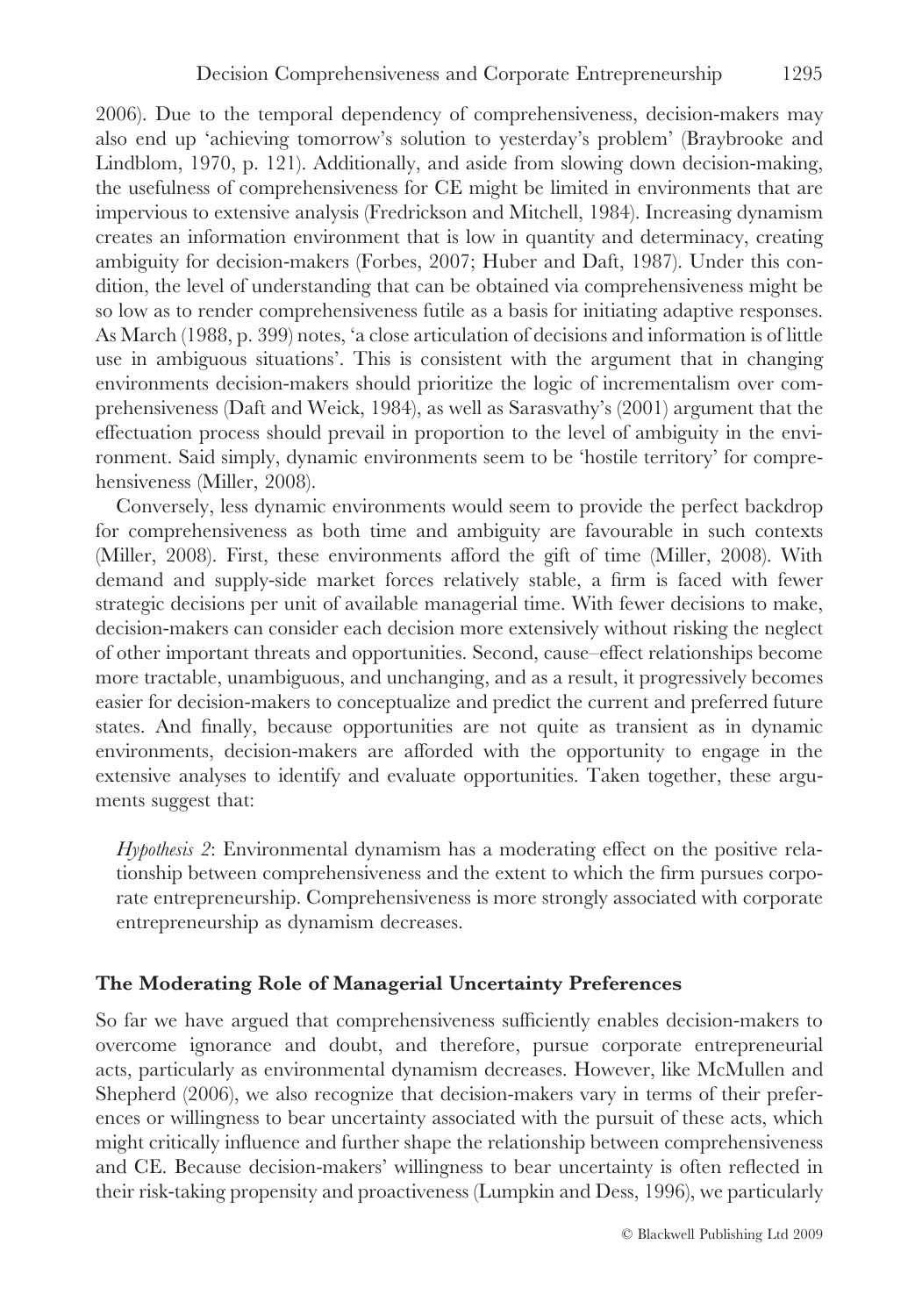specify the moderating role of these two constructs. As an aside, we recognize that risk-taking propensity and proactiveness can directly impact CE but given the focus of our theory we will not theorize but control for these probable effects in testing our hypotheses.

*Moderating role of risk-taking propensity.* Risk-taking propensity generally refers to the tendency or willingness of decision-makers to take or avoid risks (Sitkin and Pablo, 1992). Thus, a risk-taking propensity captures the extent to which the decision-making group is willing to engage in behaviours and commitments with uncertain yet significant outcomes for the firm (Gilley et al., 2002; Simsek, 2007). Or as Miller and Friesen (1978) put it, it captures 'the degree to which managers are willing to make large and risky resource commitments – i.e. those which have a reasonable chance of costly failure' (p. 923).

As discussed, comprehensiveness leads to a more thorough and critical analysis of wide-ranging information, and therefore increases the likelihood that risks and costs associated with the pursuit of CE will be made explicit and salient. In this process, we expect that decision-makers with a high risk-taking propensity will be especially alert and attentive to opportunities that offer high yet variable returns. So, for example, we would expect that risk-oriented decision-makers are more likely to emphasize opportunities that involve bringing new products to the market, investing in unexplored technologies, and sponsoring high-growth new ventures (Gilley et al., 2002; Lumpkin and Dess, 1996). Similarly, decision-makers with a high risk-taking propensity are less likely to harbour feelings of doubt that delay or prevent entrepreneurial actions (McMullen and Shepherd, 2006). It follows that decision-makers who enjoy the risk and uncertainty challenges that CE entails will be more likely to undertake entrepreneurial actions than those individuals who do not (Sitkin and Pablo, 1992). We expect, therefore, that comprehensiveness will have more of an impact on CE, when decision-makers are more willing to take on the risks associated with the pursuit of entrepreneurial opportunities.

Conversely, at low levels of risk-taking propensity, we expect that comprehensiveness will have less of an impact on CE. Risk-averse decision-makers engaging in comprehensiveness may be less attentive to entrepreneurial opportunities as they are more sensitive to the presence of threats in the environment. We suspect that when risk-averse decisionmakers discover potentially profitable opportunities, they are naturally doubtful, selectively perceiving and focusing only on the downside potential. As such, risk-averse decision-makers find it very difficult to overcome their feelings of doubt, even when engaging in comprehensive decision-making. Their preoccupation with doubt causes them to behave cautiously and overanalyse opportunities. As a consequence, paralysis by analysis becomes a serious impediment to CE among risk-averse decision-makers. Thus, we predict that:

*Hypothesis 3*: Decision-makers' risk-taking propensity has a moderating effect on the positive relationship between comprehensiveness and the extent to which the firm pursues corporate entrepreneurship. Comprehensiveness is more strongly associated with corporate entrepreneurship as risk-taking propensity increases.

*Moderating role of proactiveness.* Whereas risk-taking propensity captures decision-makers' preferences for risky, growth-oriented options, proactiveness involves initiative-taking or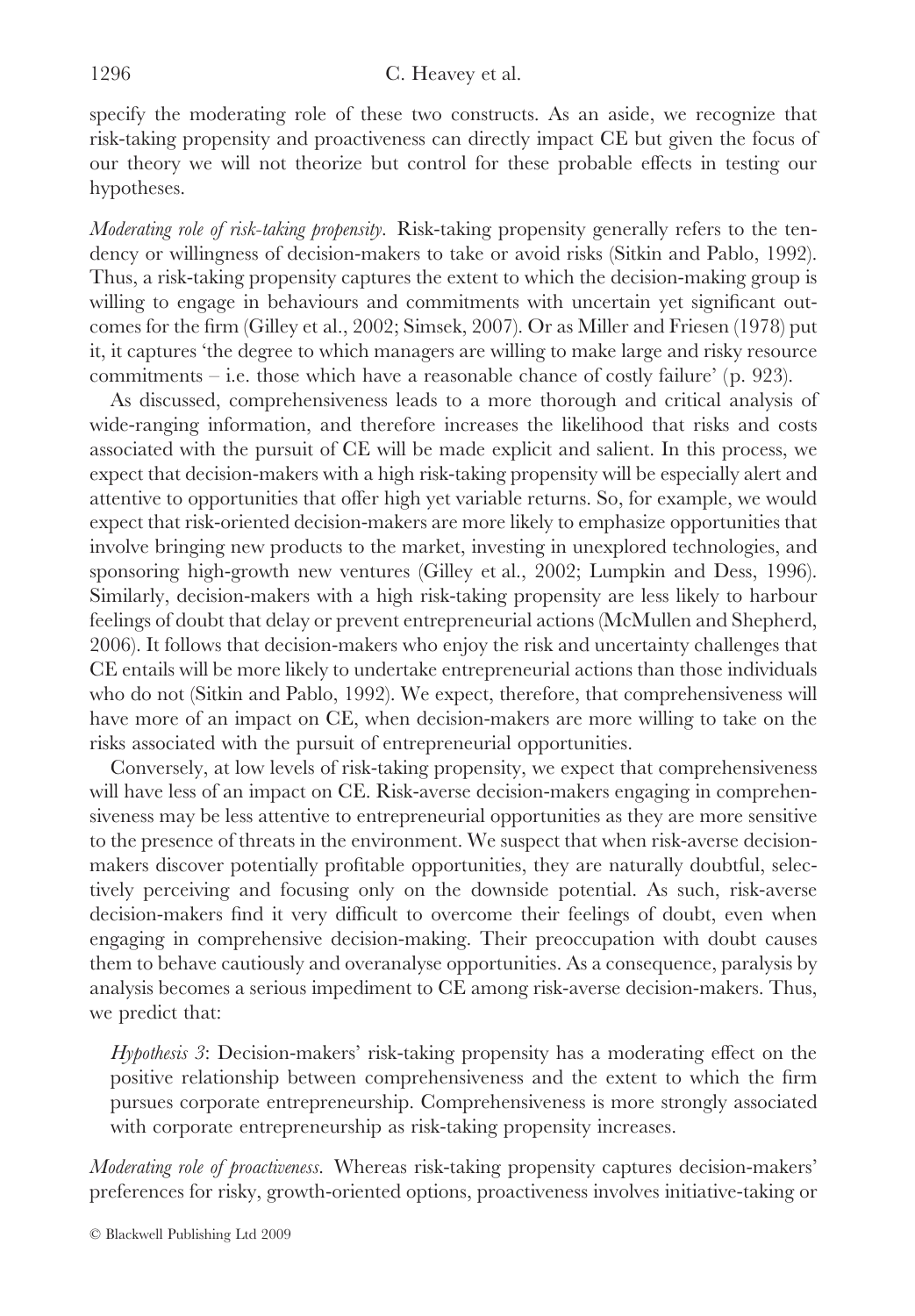acting to take advantage of opportunities (Lumpkin and Dess, 1996; Miller and Friesen, 1978). It captures the readiness and willingness of the decision-making group to seize the initiative, take advantage of opportunities, and shape the environment in which they operate (Lumpkin and Dess, 1996). Proactive decision-makers attach significance to entrepreneurial and competitive actions, and thus are likely to exhibit a greater awareness and motivation to engage in entrepreneurial actions (Chen, 1996). Proactive decision-makers also recognize the importance of first-mover advantage as the best strategy for exploiting market opportunities (Lieberman and Montgomery, 1988). This involves, as Lumpkin and Dess (1996) and Venkatraman (1989) argue, taking the initiative by anticipating and pursuing new opportunities and by participating in markets, which may or may not be related to the present line of operations.

It follows, therefore, that decision-makers high in proactiveness are more likely to exploit and engage in the pursuit of entrepreneurial opportunities discovered (or created) and vetted through comprehensiveness, because of their readiness and willingness to seize new opportunities, and because of their inherent motivation to capture a first mover advantage. Passiveness, the conceptual opposite of proactiveness, is best described as an 'indifference or inability to seize opportunities or lead in the marketplace' (Lumpkin and Dess, 1996, p. 147). Passive decision-makers, we would anticipate, are far less inclined and willing to bear the uncertainty intrinsic to acts of CE, than proactive decisionmakers. Thus, even once identified through comprehensiveness, passive decision-makers are less likely to act on the basis of opportunities, owing to indifference, inability, or even both. Accordingly, we expect that:

*Hypothesis 4*: Decision-makers' proactiveness has a moderating effect on the positive relationship between comprehensiveness and the extent to which the firm pursues corporate entrepreneurship. Comprehensiveness is more strongly associated with corporate entrepreneurship as proactiveness increases.

## **METHODS**

#### **Sample and Data Collection**

To test our model and its associated hypotheses, we chose small-to-medium sized enterprises (SMEs) as our sampling frame for both theoretical and empirical reasons. Although SMEs represent a vital component of most nations' economies, they have been overlooked by strategic management researchers, generally because data about them is not readily available. Instead they have tended to focus on larger firms, ones that typically compete with multiple businesses in multiple markets, leaving a gap in our understanding of CE behaviours in SMEs.

Our sample included SMEs located in the Republic of Ireland, which provided an interesting research context for testing our model because of its dynamic and vibrant economy. The Irish economy outperformed all other European economies in the last decade, recording a growth rate throughout the period of three times the EU average. Recently, Ireland was ranked third for GDP per capita, ahead of the United States and Switzerland, and tenth in terms of exports of goods as a percentage of GDP. Using the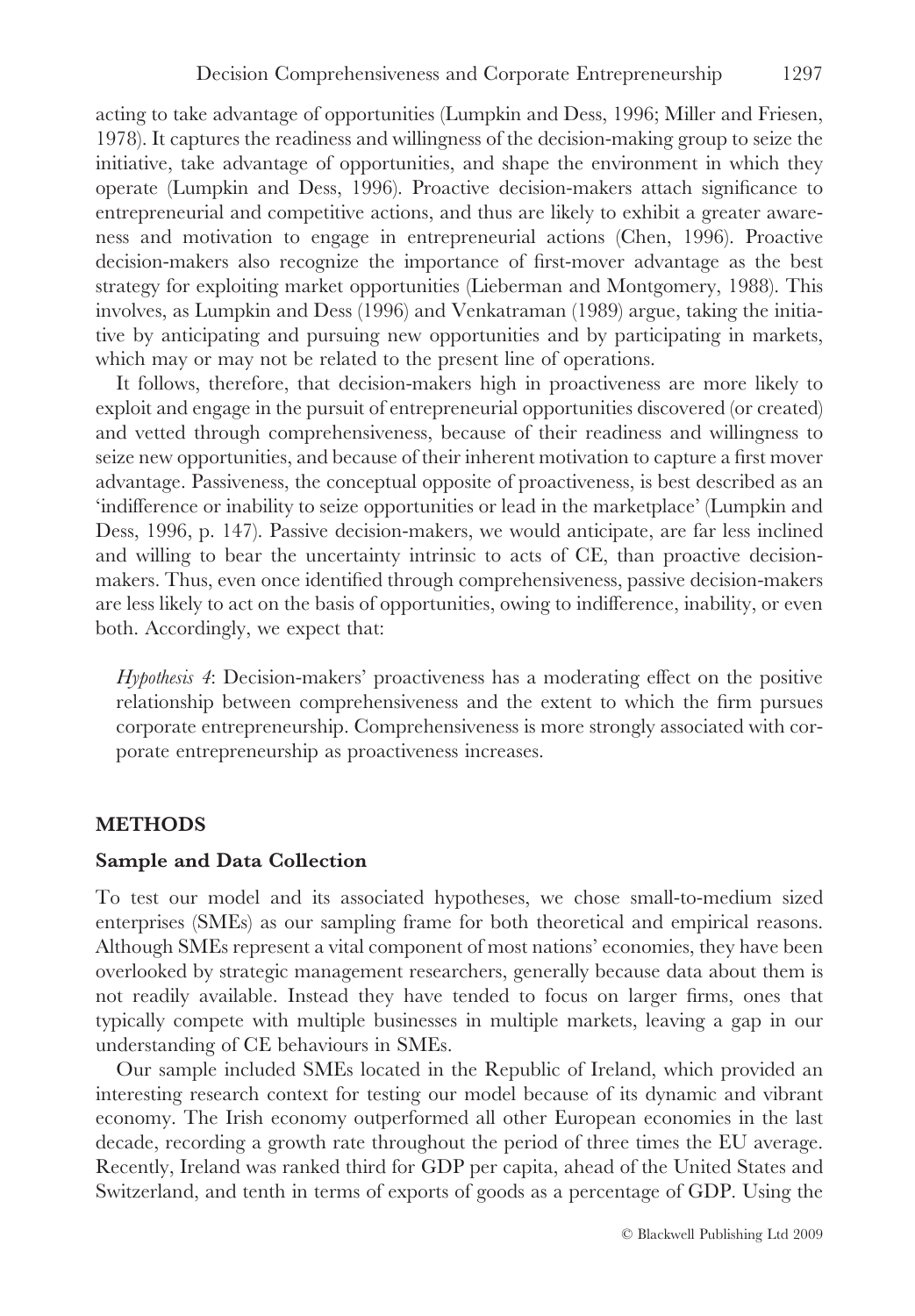Kompass Business Directory, which provides the most reliable and comprehensive listing of firms in Ireland, we identified a total of 3497 small-to-medium sized firms. Because the business directory was only updated twice annually, we contacted each firm to confirm the correct name and address of the CEO. Additionally, we cross-checked all addresses with the company registration office to further ensure accuracy.

We collected our data in multiple stages. To develop our survey, we asked a panel of seven management scholars familiar with the literature and three CEOs to review our survey and provide feedback. Based on their feedback, we modified the questionnaire, and then pretested it on 76 participants in an executive MBA class, which confirmed the reliability and factor structure of our measures. Based on this, we first sent a questionnaire to the CEOs of each of the 3479 firms in our sample. Also enclosed with the questionnaire was a letter endorsed by the director and alumni officer of a nationally reputable University Business School. These letters explained the research project, encouraged participation, and promised that each participating firm would receive an executive summary of the findings when the study was completed. Because selecting knowledgeable informants is crucial to the key informant technique (Kumar et al., 1993), our survey was strictly limited to CEOs.

After one phase of follow-ups and telephone calls, 349 CEOs of SMEs agreed to participate, a response rate of 10 per cent, 'consistent with the 10–12 percent rate typical for mailed surveys to top executives' (Hambrick et al., 1993, p. 407). An independent sample t-test indicated no significant differences in firm size between firms that agreed to participate in our study and those that did not  $(t (3495) = 0.752, n.s.)$ . We also used an independent sample t-test to detect the presence of a significant difference in size between early and late respondents – the test (t  $(457) = 0.288$ , n.s.) indicated no significant difference. The 349 firms in the final sample employed, on average, 169 people, and averaged 35 years in business. Although our sample represented a broad cross-section of industries, banking and financial services (8.9 per cent) and tourism and catering (9.3 per cent) were the most represented in our sample.

In our sample, having been employed by their firm for 15 years and having had 20 years of industry experience, the average CEO was 45 years of age with 10 years tenure in the position, making them appropriate key informants for measuring our study's constructs, consistent with previous research including corporate entrepreneurship (Zahra, 1996) comprehensiveness (Fredrickson, 1984), top management team (TMT) risk-taking propensity (Simsek, 2007), TMT proactiveness (Barringer and Bluedorn, 1999), and environmental dynamism (Dess and Beard, 1984). We recognize, however, that a reliance on single respondents can potentially introduce the same source bias. We, therefore, took specific steps to mitigate this bias. In particular, following recommendations found in Huber and Power (1985), we carefully constructed all survey items, and wherever possible, used pretested, valid multidimensional constructs. Thus, because all of our constructs were of a higher order nature assessed by established multiple-item measures, this reduces the likelihood of respondents artificially inflating relationships among them, which have been shown to more likely occur at the item level than at the construct level (Harrison et al., 1996). Also, by surveying only CEOs, as the key informant from each firm, we sought to minimize the likelihood of bias. Finally, to further establish the robustness of our findings, we undertook specific steps to detect and control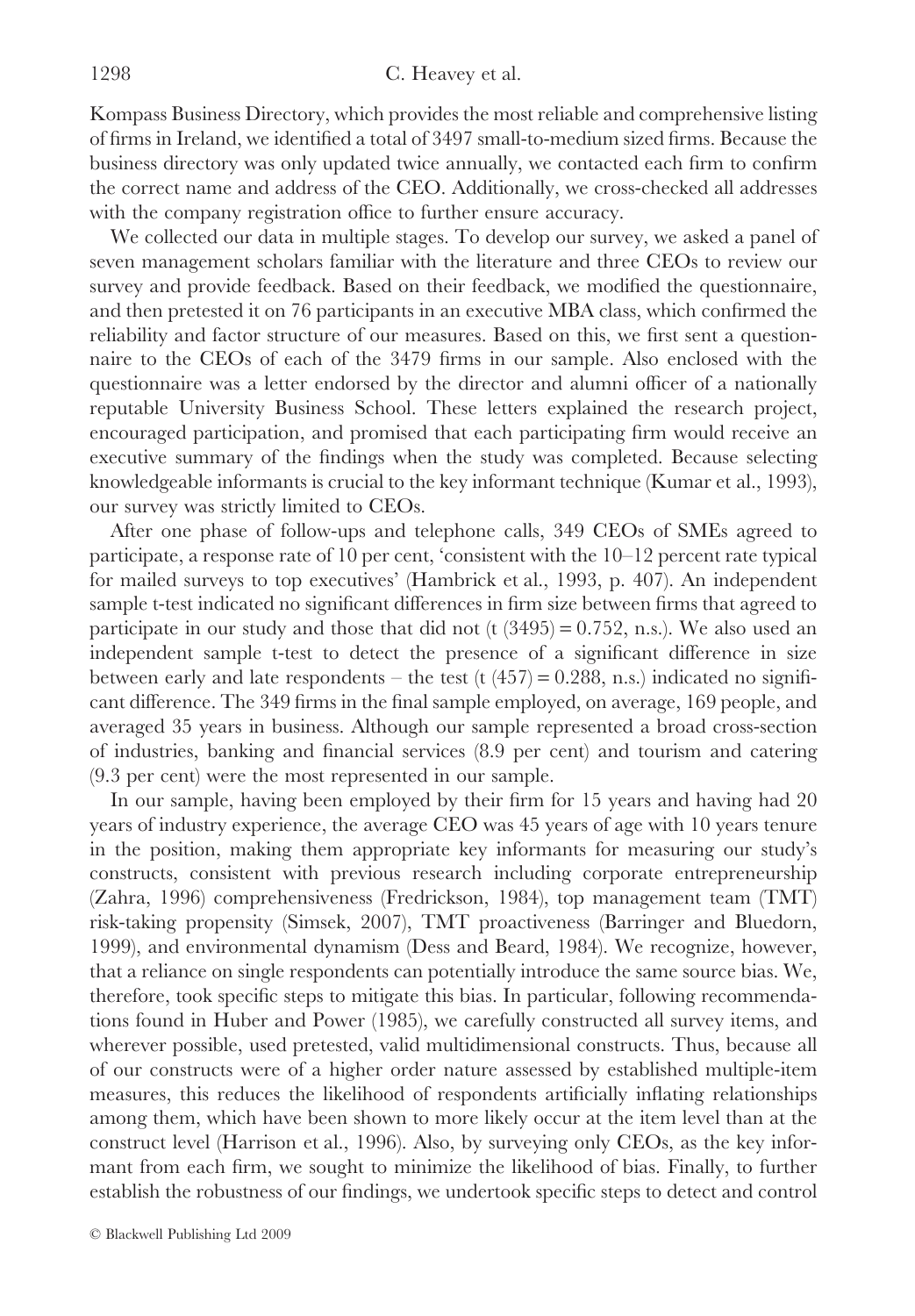for this bias. These statistics, which we report in the latter section of this paper, lend further credence to our assertion that CEOs in our sample were reasonably well informed about this study's focal constructs (Appendix B).

#### **Measures**

*Corporate entrepreneurship.* Based on previous research (Simsek, 2007; Zahra, 1996), we measured the extent to which a firm pursues corporate entrepreneurship as a threedimensional, meta-construct represented by 17 items rated on a seven-point scale, ranging from 1 ('strongly disagree') to 7 ('strongly agree'). Respondents were asked to assess their firm's level of innovation (e.g. introducing a large number of new products to the market), venturing (e.g. entering new markets), and renewal (e.g. redefining the industries in which it competes). To assess the measurement validity of the corporate entrepreneurship scale, we conducted a confirmatory factor analysis (CFA). The results of the CFA revealed four items with non-significant critical ratios. Consequently all four items were eliminated ('acquiring companies in different industries'; 'financing start-up business activities outside the organization'; 'creating new and semi-autonomous units'; and 'divesting several unprofitable business units'). Incidentally, these items measure activities that are atypical for small-to-medium sized enterprises. The results of the revised model suggested good model fit  $(\chi^2 (60, n = 349, p < 0.001) = 141, CFI = 0.95;$  $TLI = 0.93$ ; IFI = 0.95). The resultant coefficient alpha for the overall CE scale is 0.87.

*Comprehensiveness.* We evaluated comprehensiveness using Miller et al.'s (1998) five-item scale that asked executives to what extent their firm utilized various comprehensive decision procedures along a seven-point Likert scale ranging from 1 ('not at all') to 7 ('to a great extent'). These items were used by Fredrickson (1984), Fredrickson and Iaquinto (1989), and Fredrickson and Mitchell (1984) in their validity check procedures. The results of a confirmatory factor analysis suggested good model fit  $(\chi^2 \, (4, n = 349,$  $p < 0.005$  = 18.34; CFI = 0.98; IFI = 0.99; TLI = 0.96). The coefficient alpha for the decision comprehensiveness scale is 0.88.

*Decision-makers' willingness to bear uncertainty.* As noted earlier, we referenced the willingness of decision-makers to bear uncertainty in terms of their risk-taking propensity and proactiveness. We assessed risk-taking propensity using a three-item seven-point scale from previous research (Covin and Slevin, 1986; Miller and Friesen, 1982; Simsek, 2007). The coefficient alpha for risk-taking propensity is 0.77. We assessed proactiveness using a measure originally developed by Covin and Slevin (1986). The coefficient alpha for proactiveness is 0.78. Overall, the results of a confirmatory factor analysis for decision-maker characteristics exhibited good model fit ( $\chi^2$  (8, n = 349, p < 0.001) = 59;  $CFI = 0.93$ ;  $IFI = 0.93$ ;  $TLI = 0.87$ ).

*Environmental dynamism.* We assessed environmental dynamism using Miller and Friesen's (1983) six-item scale. The results of a confirmatory factor analysis suggested good model fit  $(\chi^2$  (8, n = 349, p < 0.001) = 30.89; CFI = 0.94; IFI = 0.94; TLI = 0.90). The coefficient alpha for the dynamism scale is 0.72.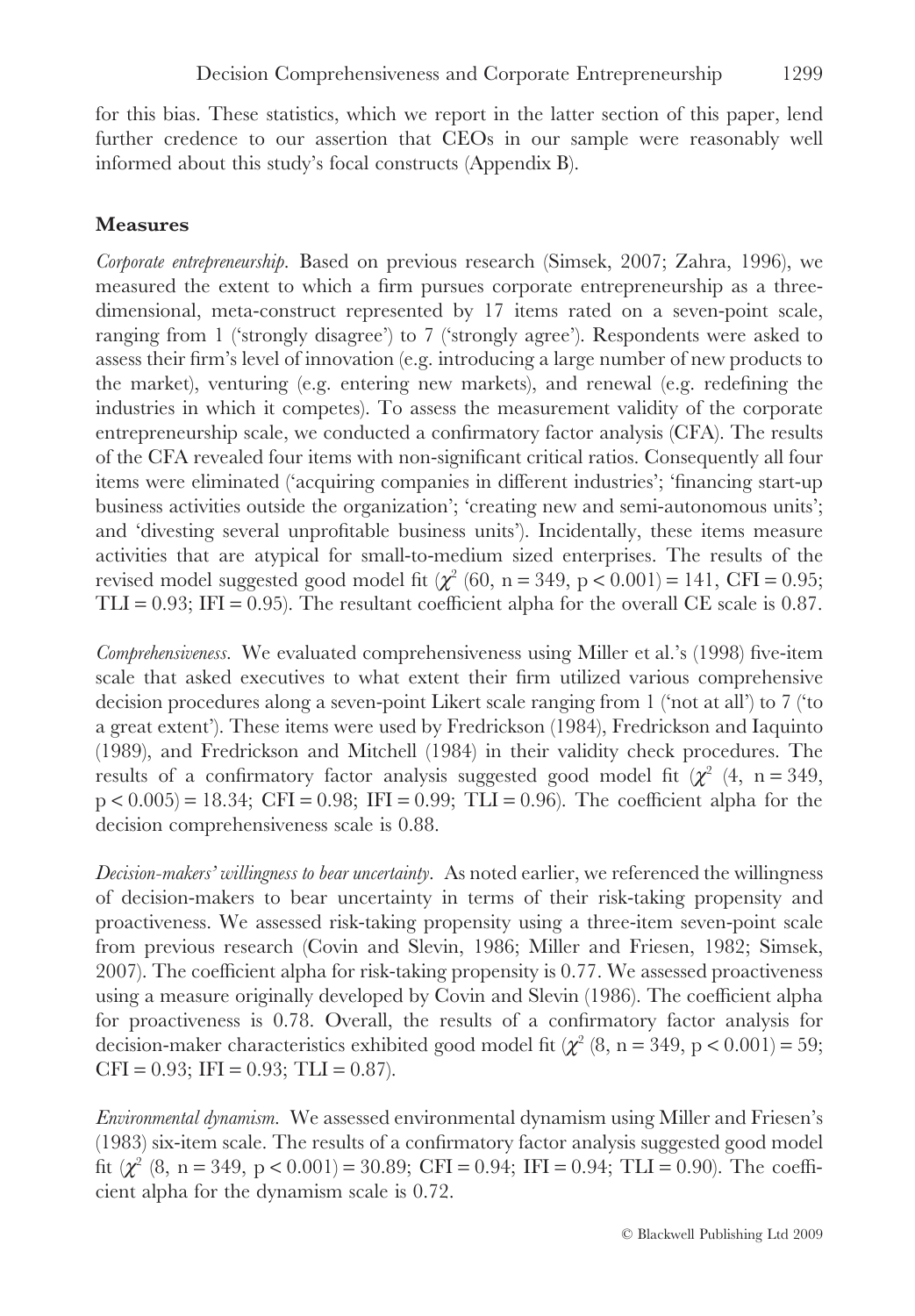## **Covariates**

Consistent with previous theory, we controlled for firm size, age, growth, profitability, and ownership structure to mitigate any potential spurious interpretations of the findings. First, we controlled for firm growth and profitability, because as long as firm performance meets a minimal acceptable level, managers may be little concerned with pursuing new initiatives (Dutton and Duncan, 1987). Instead firms with acceptable levels of performance have a propensity for exhibiting inertia (Hannan and Freeman, 1989), and perpetuating established modes of operating (Nelson and Winter, 1982). Because our sample consisted mostly of privately-held firms for which objective performance data were not accessible, we followed the convention of asking CEOs to compare their firm's performance with that of major competitors in terms of growth (sales, market share, employees, funding for growth from profits) and profitability (return on equity, return on total assets, profit margin on sales, and growth in profitability), which ranged from 1 ('much worse') to 5 ('much better'). Second, we controlled for *firm size*, which has been associated with inertia, difficulty in processing information related to changing resources, and failure to adapt to changing resource conditions (e.g. Hannan and Freeman, 1989; Tushman and Romanelli, 1985). However, large organizations may have more unabsorbed slack resources that facilitate adaptation to shifting environmental demands by protecting organizations from downside risks (Cyert and March, 1963). We measured *firm size* as number of full-time employees, which was then log-transformed because the distribution departed from normality. Third, we measured *firm age* as the number of years since a company had been established, which was also log-transformed because the distribution departed from normality. Generally, older firms have established routines and social relationships that promote predictable behaviours guided by institutionalized norms and habits (Tushman and Romanelli, 1985). Finally, to assess *ownership structure*, we asked respondents to indicate whether their business was family-owned.

## **RESULTS**

Table I presents means, standard deviations, and correlations for each of the measures. Given that no inter-factor correlation is above the recommended level of 0.70 (Tabachnick and Fidell, 1996), multicollinearity and, hence, problems created by a lack of discriminant validity are not likely to bias our results. Nonetheless, we undertook two further steps to detect the presence of multicollinearity. First, we examined the variance inflation factors (VIF) of each individual predictor in our model. The variance inflation factors for our individual predictors ranged from 1.011 to 1.124, suggesting the absence of multicollinearity. Second, using principal components analysis, we estimated the condition number<sup>[1]</sup> ( $\kappa$  = 11.54), following the guidelines set out by Cohen et al. (2003). Given that the condition number is significantly less than 30, the rule of thumb described by Cohen et al. (2003), this further suggests that the pattern of correlations is unaffected by multicollinearity. We further examined the discriminant validity of the constructs by performing a series of CFAs to compare our constructs to one-, three-, and five-factor model structures. We used the chi-square difference test in comparing these models as suggested by Kline (1998); in all cases, there were significant differences, providing evidence of discriminant validity (Bagozzi et al., 1991).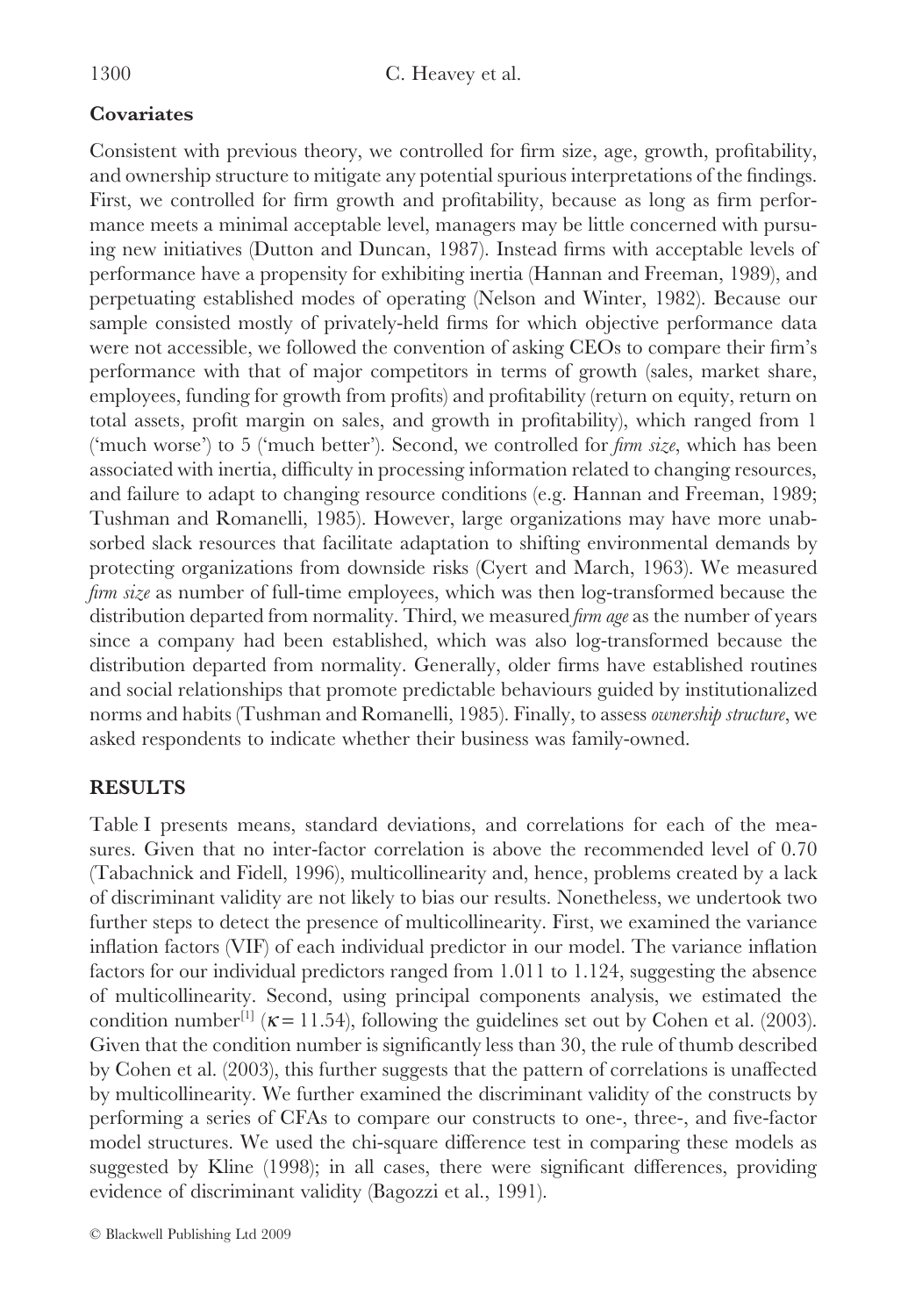|                                                                                                                                                                                                                             | Mean                                                                         |                                                                                                                                                    |                                                                                                                                                                                                                                                                                     |                                                                     |                                                               |                                                                                                             |                                                                 | Ċ                              |                                   |                                                     |         |
|-----------------------------------------------------------------------------------------------------------------------------------------------------------------------------------------------------------------------------|------------------------------------------------------------------------------|----------------------------------------------------------------------------------------------------------------------------------------------------|-------------------------------------------------------------------------------------------------------------------------------------------------------------------------------------------------------------------------------------------------------------------------------------|---------------------------------------------------------------------|---------------------------------------------------------------|-------------------------------------------------------------------------------------------------------------|-----------------------------------------------------------------|--------------------------------|-----------------------------------|-----------------------------------------------------|---------|
| <b>Decision</b> comprehensiveness<br>Corporate entrepreneurship<br>Environmental dynamism<br>Risk-taking propensity<br>Ownership structure<br>Firm size (log)<br>Firm age (log)<br>Proactiveness<br>Profitability<br>Growth | 4.72<br>4.22<br>4.65<br>4.22<br>4.23<br>2.11<br>1.87<br>0.67<br>3.64<br>3.57 | $\frac{1}{1.31}$<br>$\frac{3}{3}$<br>$\frac{3}{4}$<br>$\frac{5}{1.5}$<br>$\frac{5}{4}$<br>$\frac{3}{4}$<br>$\frac{3}{4}$<br>1.26<br>$\frac{50}{1}$ | $\begin{array}{l} 0.143\text{*} \\\ {2.191\text{*}}\text{*}}\n 0.191\text{*} \\\n 0.141\text{*} \\\n 0.397\text{*} \\\n 0.0000\text{}}\n 0.007\text{ }\n 0.001\text{*} \\\n 0.0000\text{}}\n 0.0131\text{*} \\\n 0.0131\text{*} \\\n 0.001\text{*} \\\n 0.001\text{}}\n\end{array}$ | 1<br>0.571**<br>0.207**<br>0.207**<br>0.159**<br>0.195**<br>0.173** | 1<br>0.093<br>0.549**<br>0.015<br>0.007<br>0.255**<br>0.220** | $\begin{array}{c} 1 \\ 0.296\text{*} \\ 0.015 \\ 0.015 \\ -0.029 \\ 0.055 \\ 0.054 \\ 0.054 \\ \end{array}$ | 1<br>$0.052$<br>$-0.070$<br>$0.121**$<br>$0.351**$<br>$0.251**$ | $0.220***$<br>0.161**<br>0.067 | $-0.041$<br>$-0.111*$<br>$-0.060$ | $\begin{array}{c} 1 \\ -0.016 \\ 0.102 \end{array}$ | 0.495** |
| * $p < 0.05$ ; ** $p < 0.01$ .<br>$n = 349.$                                                                                                                                                                                |                                                                              |                                                                                                                                                    |                                                                                                                                                                                                                                                                                     |                                                                     |                                                               |                                                                                                             |                                                                 |                                |                                   |                                                     |         |

Table I. Means, standard deviations, and correlations<sup>ª</sup> Table I. Means, standard deviations, and correlations<sup>a</sup>

© Blackwell Publishing Ltd 2009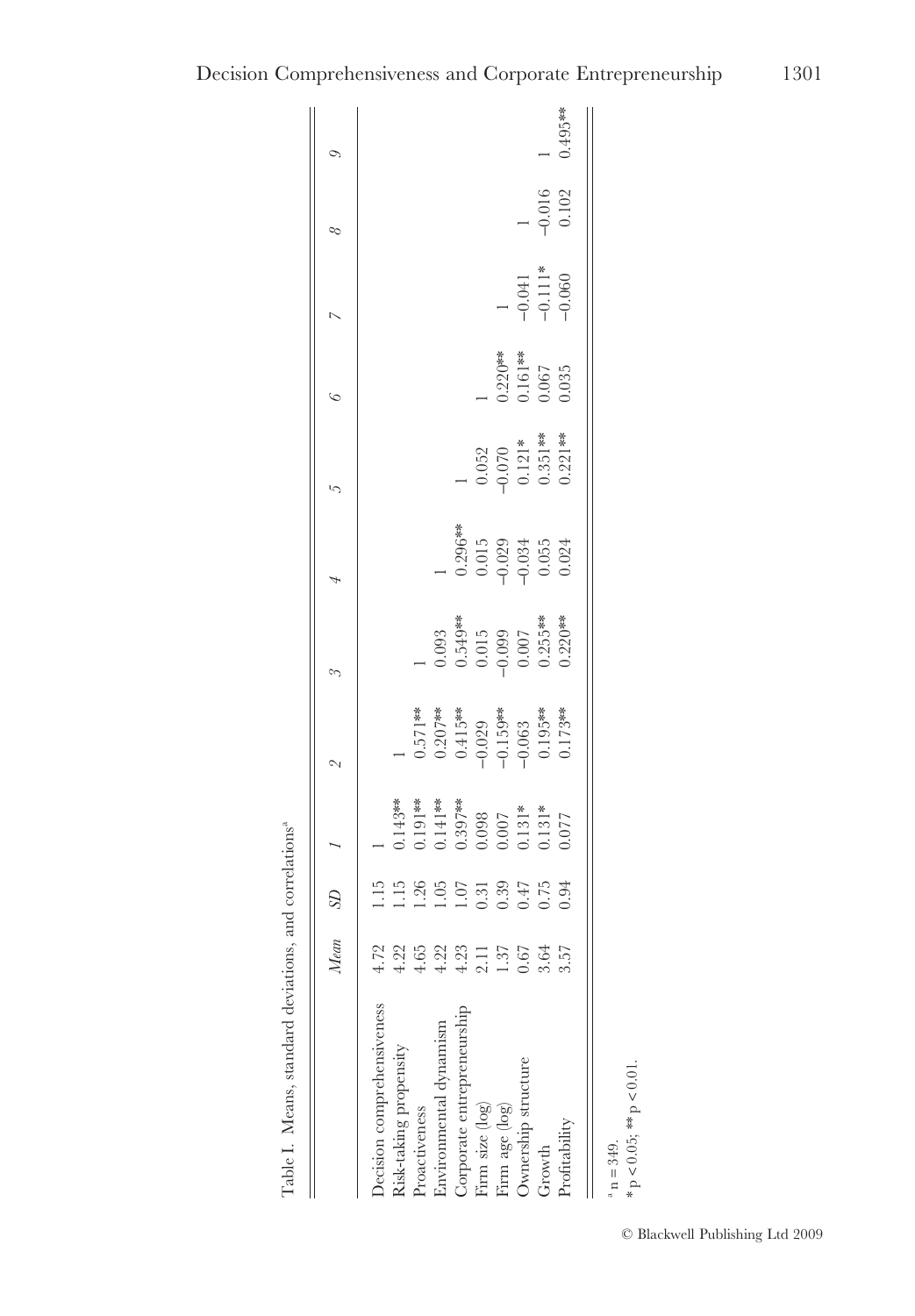## **Hypothesis Tests**

To test our hypotheses, we used hierarchical stepwise regression. All variables were centred prior to conducting regression analyses (Cohen et al., 2003). We entered our variables in three steps. In Step 1 we regressed CE onto each of our control variables. In Step 2 we regressed CE onto our centred main effect variables, comprehensiveness, environmental dynamism, risk-taking propensity, and proactiveness. And finally in Step 3 we entered each of our three cross-product interaction terms. The changes in R-squared ( $\Delta R^2$ ) at each step and the standardized regression coefficients are presented in Table II.

Hypothesis 1 predicted a positive relationship between comprehensiveness and CE. As shown in Table II (Step 2) this hypothesis was supported  $(\beta = 0.231, p < 0.001)$ , suggesting that comprehensiveness is positively associated with the firm's pursuit of CE. To assess moderation of the relationship between comprehensiveness and CE, variables were entered into the regression model following procedures outlined by Baron and Kenny (1986). All moderators were entered as a block into the regression analysis because entering them as a block takes into account their simultaneous effects, and therefore represents a more conservative and robust approach (Mathieu and Kohler, 1990). As shown in Table II (Step 3), Hypothesis 2, which predicted that environmental dynamism would negatively moderate the positive relationship between comprehensiveness and CE, was supported  $(\beta = -0.115, p < 0.01)$ . As shown in Figure 2, for firms

| <b>Variables</b>                                                | Corporate entrepreneurship |                         |  |
|-----------------------------------------------------------------|----------------------------|-------------------------|--|
|                                                                 | β                          | $\Delta$ R <sup>2</sup> |  |
| <i>Step 1:</i> Controls                                         |                            | $0.19***$               |  |
| Size (natural logarithm)                                        | 0.066                      |                         |  |
| Age (natural logarithm)                                         | $-0.061$                   |                         |  |
| Ownership structure                                             | 0.090                      |                         |  |
| Growth                                                          | $0.381***$                 |                         |  |
| Profitability                                                   | 0.047                      |                         |  |
| Step 2: Main effects                                            |                            | $0.29***$               |  |
| Decision comprehensiveness (H1)                                 | $0.231***$                 |                         |  |
| Environmental dynamism                                          | $0.194***$                 |                         |  |
| Risk-taking propensity                                          | 0.066                      |                         |  |
| Proactiveness                                                   | $0.371***$                 |                         |  |
| Step 3: Interaction terms                                       |                            | $0.03***$               |  |
| Decision comprehensiveness $\times$ environmental dynamism (H2) | $-0.115**$                 |                         |  |
| Decision comprehensiveness $\times$ risk-taking propensity (H3) | $-0.151**$                 |                         |  |
| Decision comprehensiveness $\times$ proactiveness (H4)          | $0.123*$                   |                         |  |
| $\mathbb{R}^2$                                                  |                            | 0.51                    |  |
| Adjusted $\mathbb{R}^2$                                         |                            | 0.49                    |  |
| F                                                               |                            | 25.839***               |  |

Table II. Results of hierarchical regression analysis<sup>a</sup>

 $a_n = 349$ .

\* p < 0.05; \*\* p < 0.01; \*\*\* p < 0.001.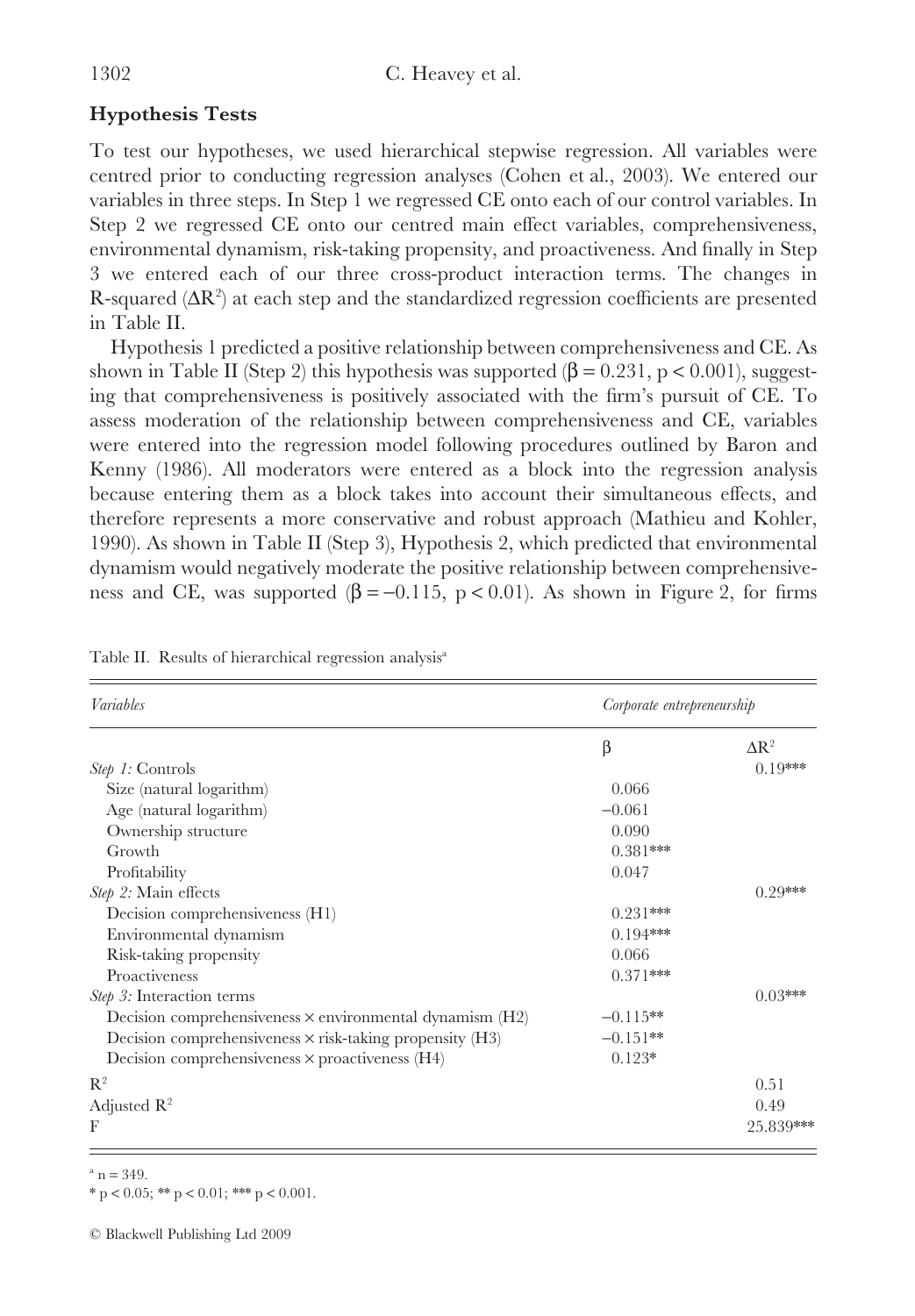

Figure 2. Moderating effect of environmental dynamism on the relationship between decision comprehensiveness and corporate entrepreneurship

confronting high levels of dynamism, increasing levels of comprehensiveness has only a slight increase on CE. This is consistent with our expectation that comprehensiveness might be of limited utility in promoting CE when environmental conditions are rapidly changing. By contrast, however, at low levels of dynamism, comprehensiveness has a strong positive impact on CE.

With respect to Hypothesis 3, contrary to our hypothesized prediction that decisionmakers' risk-taking propensity would positively moderate the relationship between comprehensiveness and CE, we found that risk-taking actually negatively moderated the relationship between comprehensiveness and CE ( $\beta = -0.151$ , p < 0.01). To further interpret the interaction effect, we followed the procedure recommended by Cohen et al. (2003), by creating two simple regressions of comprehensiveness on the extent of CE, given conditional values of risk-taking propensity (mean  $\pm 1$  SD). As shown in Figure 3, when decision-makers are characterized by high levels of risk-taking propensity, increasing the level of comprehensiveness has almost little effect on the pursuit of CE. By contrast, at low levels of risk propensity, increasing the level of comprehensiveness has a significant positive impact on the pursuit of CE. Finally, our fourth hypothesis, which suggested that proactiveness would positively moderate the relationship between comprehensiveness and CE, was supported  $(\beta = 0.123, p < 0.05)$ . As expected (see Figure 4), at high levels of proactiveness, increasing levels of comprehensiveness has a significant positive effect on the pursuit of CE. Conversely, at low levels of proactiveness, the effect of increasing levels of comprehensiveness on CE is attenuated.

## **DISCUSSION AND CONCLUSIONS**

In this paper, we developed a model of the impact of comprehensiveness on the firm's pursuit of CE by synthesizing insights from McMullen and Shepherd's (2006) elemental view of entrepreneurial action with extant research on comprehensiveness. Like McMullen and Shepherd, we envisioned that entrepreneurial acts are generally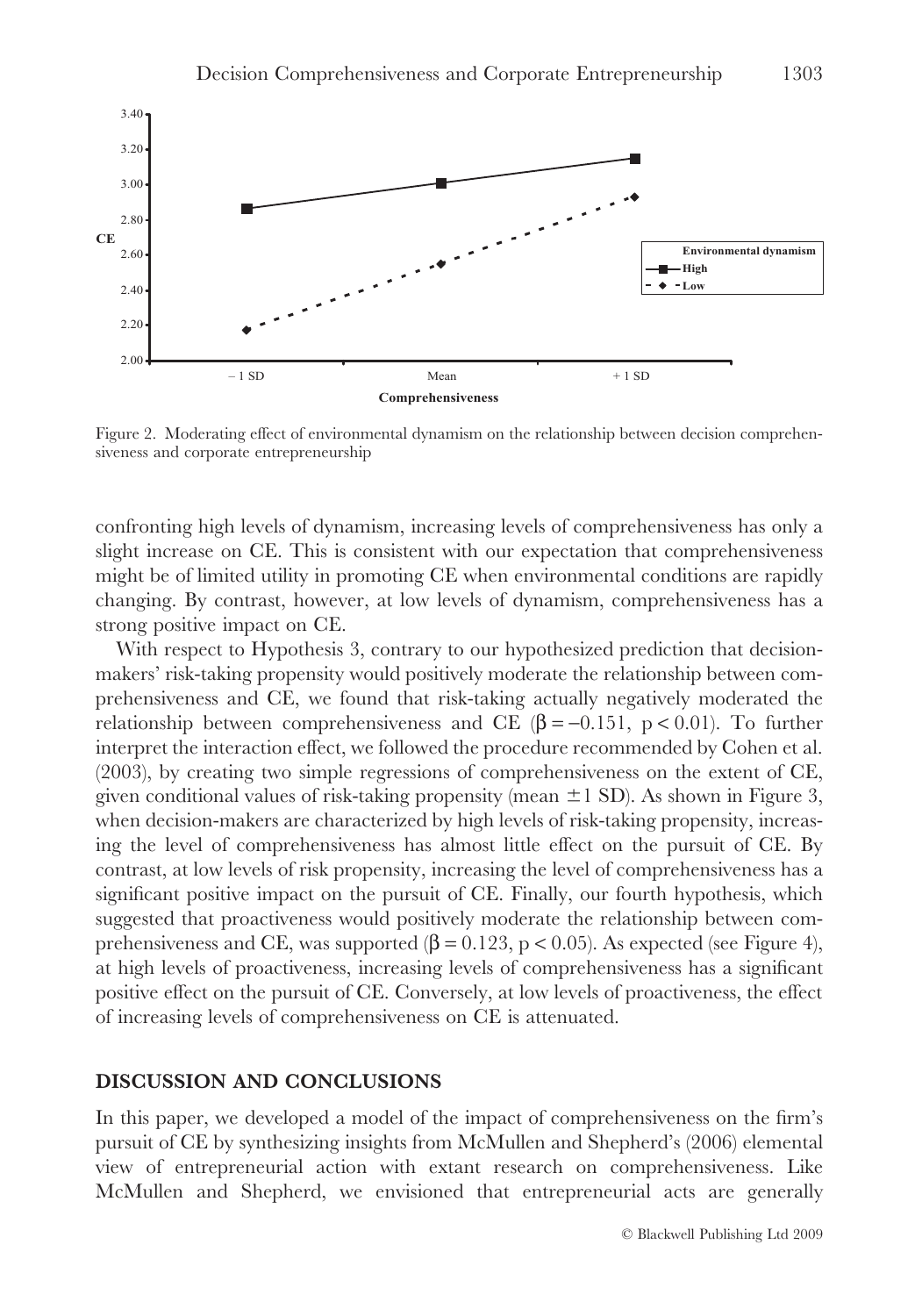Figure 3. Moderating effect of risk-taking propensity on the relationship between decision comprehensiveness and corporate entrepreneurship



Figure 4. Moderating effect of proactiveness on the relationship between decision comprehensiveness and corporate entrepreneurship

shrouded by uncertainty due to decision-makers' lack of timely awareness of what opportunities to pursue, as well as a sense of doubt surrounding the feasibility and desirability of those opportunities. Consequently, we reasoned that comprehensiveness should facilitate CE, particularly in more stable environments, by endowing decisionmakers with the knowledge needed to escape ignorance and assuage doubts. We also considered that decision-makers vary in terms of their preferences or willingness to bear uncertainty associated with CE, specifically positing that the facilitative role of comprehensiveness in enabling greater CE would be bolstered to the extent that comprehensive decision-makers are also willing to bear uncertainty. Our findings provide general support for these arguments, and in so doing, provide direct firm-level evidence for one

© Blackwell Publishing Ltd 2009

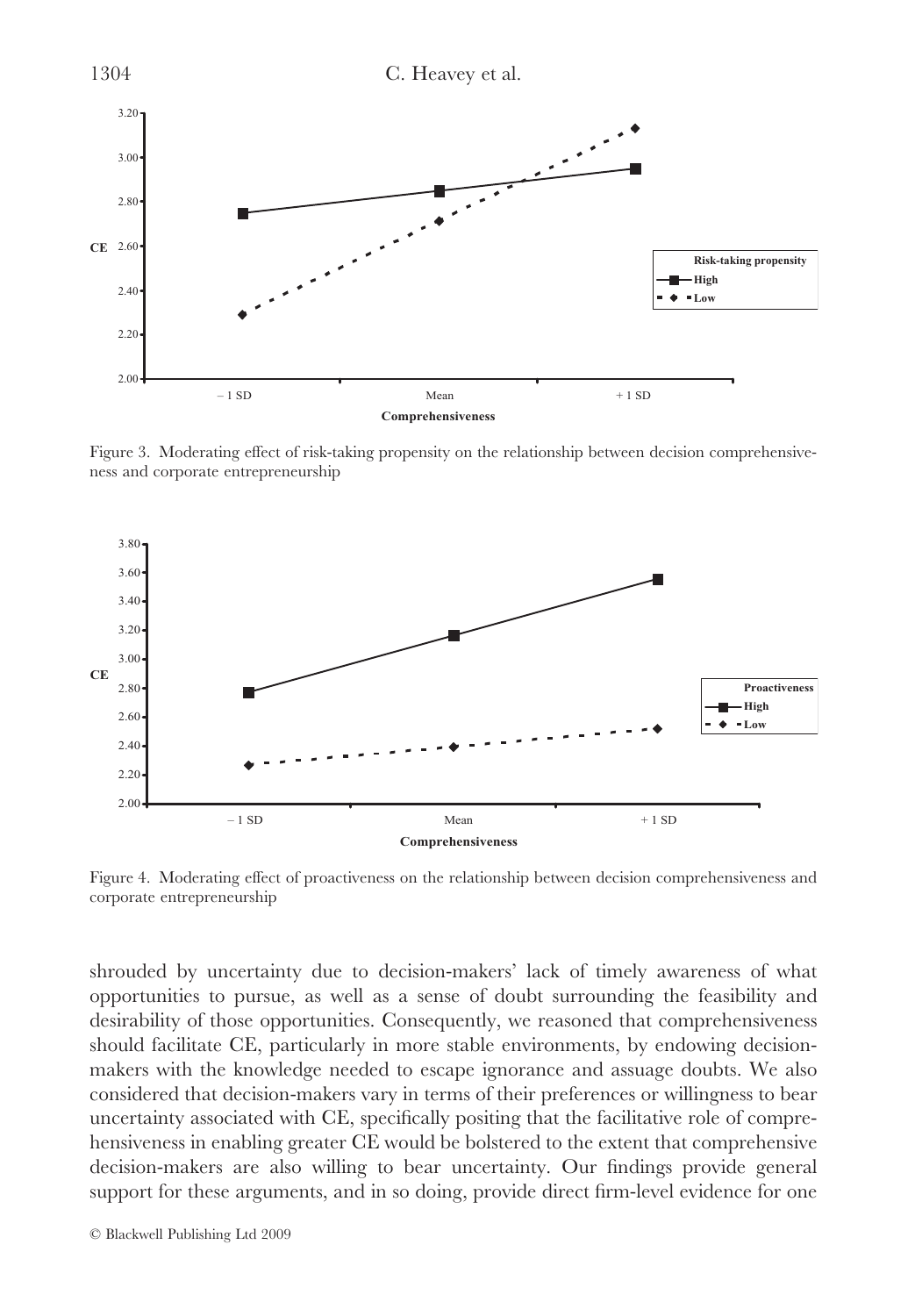of McMullen and Shepherd's (2006) key insights that both knowledge and motivation must be specified concomitantly to more fully explain entrepreneurial action, which has to date remained 'somewhat of a mystery' (Shepherd et al., 2007, p. 78). Below we discuss additional implications that follow from our study.

As predicted, comprehensiveness was positively associated with the extent to which the firm pursues CE. As already noted, the predominant emphasis of research on comprehensiveness has been on its link with performance outcomes. While a worthwhile and important focus, this line of research has resulted in few direct insights into the probable implications of comprehensiveness for the firm's actual behaviour. To that end, our theory and findings suggest a salient role for comprehensiveness in enabling a complex and encompassing aspect of firm behaviour, CE. For research on CE (e.g. Barringer and Bluedorn, 1999; Teng, 2007; Zahra, 1996), the key implication of our study is that strategic decision-making characteristics matter – decision-makers can enable the firm's pursuit of CE through the procedural norms and process they use to make strategic decisions.

The significant interactive effects we found are particularly critical to comprehensiveness research for they help to clarify how the impact of comprehensiveness on firm behaviour varies with differing decision-makers and environmental characteristics. Taken together, these effects suggest that the relationship between comprehensiveness and CE may be more complex than a simple relationship that more comprehensiveness produces more CE.[2] Going beyond the 'usual suspect', environmental dynamism, we proposed that the willingness of decision-makers to bear uncertainty, which we referenced in terms of their risk-taking propensity and proactiveness, would further explain the impact of comprehensiveness on CE.

In particular, although we predicted that decision-makers' risk-taking propensity would positively moderate the relationship between comprehensiveness and CE, the plotted interactions (Figure 3) clearly show that comprehensiveness has a stronger effect on CE at lower levels of risk-taking propensity. By contrast, when risk-taking propensity is high, the effect of increasing comprehensiveness on CE decreases. One intriguing, though speculative, explanation for this finding is that comprehensiveness and risktaking propensity have a compensatory, rather than a synergistic, mutually enhancing relationship.[3] In particular, because comprehensiveness represents a cautious, 'look before you leap' approach to decision-making it may be favoured by risk-averse decision-makers as a mechanism for avoiding risk and escaping the doubts needed to engage in entrepreneurial action. As such, comprehensiveness has a much more salient and pronounced impact on CE among decision-makers with a low risk-taking propensity. By contrast, when decision-makers possess a higher risk-taking propensity, comprehensiveness might be of marginal value in terms of facilitating entrepreneurial action. These decision-makers might believe they possess valuable personal insights or understanding of their strategic situations and available alternatives, such that they will not feel the need to exhaustively gather and analyse decision alternatives. Thus, it may be that decision-makers characterized by a high risk-taking propensity simply opt for a 'short cut' by choosing the riskier alternative and deem comprehensiveness as unnecessary and costly. Put in slightly different words, among decision-makers with high levels of risk propensity, more uncertainty owing to less comprehensiveness becomes less of an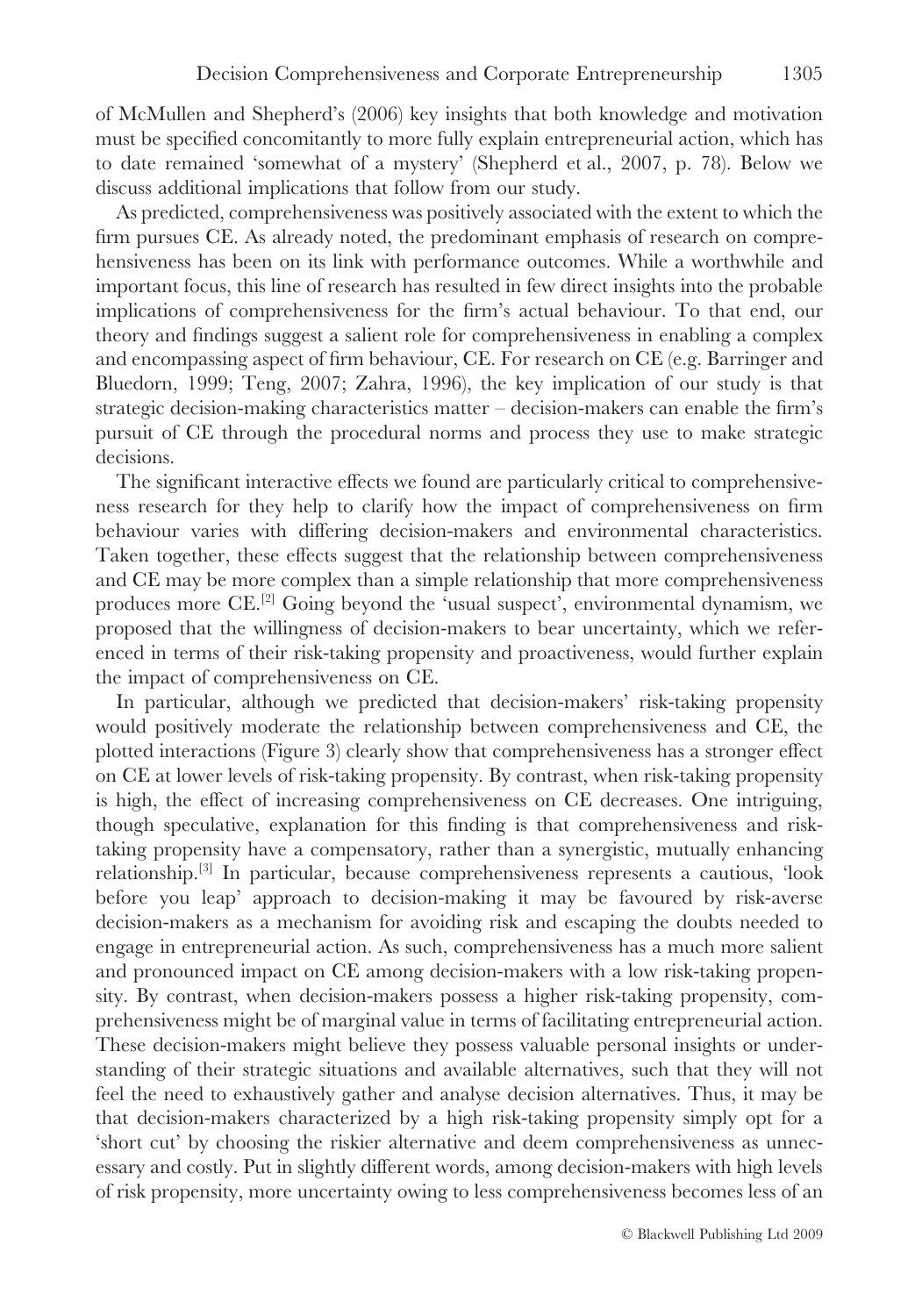issue in preventing entrepreneurial action as decision-making might be guided by a leap then look approach.

Our prediction that proactiveness positively moderates the relationship between comprehensiveness and CE was, however, fully supported. As expected, the enabling effect of comprehensiveness on CE was stronger in those firms whose decision-makers shared a preference for proactiveness. In contrast, we observed a diminished role for comprehensiveness among 'passive' decision-makers as the relationship between comprehensiveness and CE is weaker (almost flat) for firms whose decision-makers are low on proactiveness. We anticipate that in their attempt at comprehensiveness, passive decision-makers, because of their cautious approach towards entrepreneurial action, are more susceptible to the 'wait-and-see' syndrome, thus mitigating the impact of comprehensiveness on CE.

Consistent with previous research on comprehensiveness, we also examined the moderating role of environmental dynamism. As expected, dynamism negatively moderated the positive relationship between comprehensiveness and CE. Specifically, the relationship between comprehensiveness and CE is strongest under conditions of low dynamism, a finding that provides further credence to Forbes' (2007) argument that comprehensiveness would be of greater value under conditions of low environmental ambiguity. Conversely, under conditions of high dynamism, increasing levels of comprehensiveness produced only a slight increase in CE. Put differently, under conditions of high dynamism, comprehensiveness does not retard CE per se but it also does not saliently enable it either. This finding suggests a third conceptual possibility regarding the moderating role of dynamism in explaining comprehensiveness. Specifically, while some have argued for a positive moderating role (e.g. Eisenhardt, 1989; Goll and Rasheed, 1997; Priem et al., 1995) and others for a negative role (Fredrickson, 1984; Fredrickson and Iaquinto, 1989; Fredrickson and Mitchell, 1984), our findings suggest that different levels of dynamism have a different moderating impact: its low levels are salient while high levels are not. In short, it seems that comprehensiveness leads to CE under conditions of uncertainty but not ambiguity. This is an important finding given that previous research on comprehensiveness has produced an equivocal set of findings for decision-makers across stable versus dynamic environments (Forbes, 2007; Miller, 2008).

Previous research on comprehensiveness has always utilized small samples (see Forbes, 2007). As a consequence, it has often been hampered by low power, and an inability to examine more complex relationships. Additionally, we believe our findings are robust, in that we have taken a number of recommended steps to ameliorate concerns over informant bias, non-response bias, common method variance, and measurement error. None of these steps suggested a bias. Importantly, three of our four tested hypotheses pertain to *interaction* effects. Common method bias is unlikely to result in significant interaction effects or distort such effects, for 'artifactual interactions cannot be created; true interactions can be attenuated' (Evans, 1985, p. 30). In particular, while it is recognized that correlation and regression coefficients may be spuriously high due to method specificity, 'there is no a priori reason to suggest that the numerical difference between correlations of two variables measured in the same way at two levels of a third variable is influenced by method specificity' (Cummins, 1972, p. 657).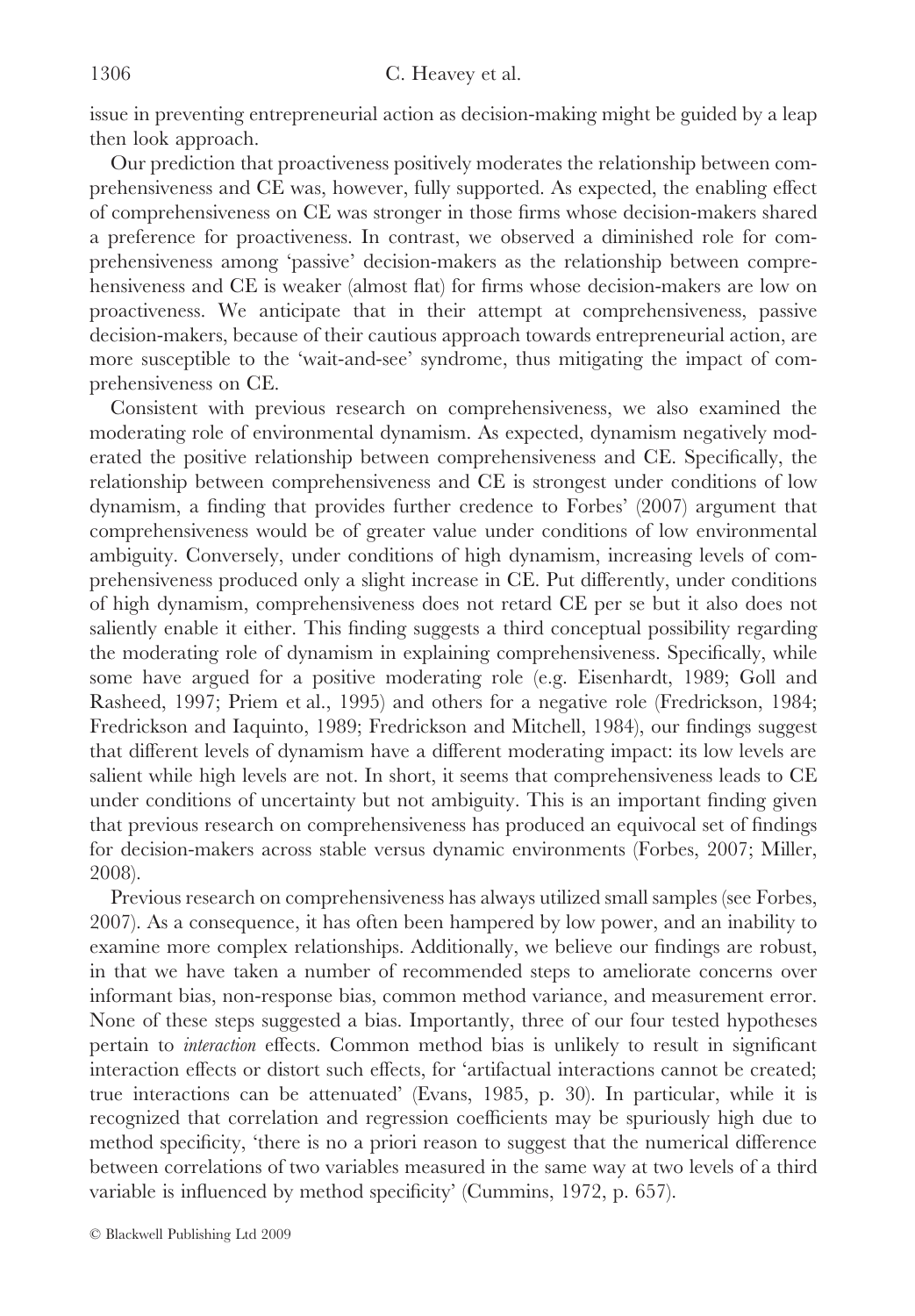Nonetheless, this study, like any other study, is not without limitations. For example, it remains an empirical question as to whether or not our findings generalize to larger firms where strategic decision processes and as a consequence, entrepreneurial behaviours differ from those in SMEs. In larger firms decision processes are more likely to be characterized by political dynamics (Eisenhardt and Bourgeois, 1988), where decision-makers represent the often competing interests of different functional departments or product divisions. Also, top management teams are typically larger in size in larger organizations, which might give rise to a set of centrifugal forces that undermine strategic decision processes (Hambrick, 1994; Nadler and Heilpern, 1998). Finally, unlike larger firms, SMEs lack sophisticated information processing systems and institutional arrangements, such as planning departments (Lenz and Engledow, 1986), or competitive intelligence units (Ghoshal and Westney, 1991) that often serve as the information processing function in larger firms, and by so doing, considerably guide decision-makers' attention and processes (Shepherd et al., 2007). Thus, examining our hypothesized linkages in the SME context might have provided us with a more direct litmus test than in a large-firm context, where more complex decision process and information processing systems represent additional sources of variance (or invariance).

A potential problem with our study is the somewhat high correlation among risktaking, proactiveness, and CE. While it might be suggested that they are all part of the same construct, making it difficult to untangle their separate effects, we view this as an unlikely possibility, for two reasons. First, from a theoretical and measurement standpoint, risk-taking and proactiveness are attributes of decision-makers, whereas CE is an attribute of the firm. Further, risk-taking and proactiveness reflect attitudinal properties whereas CE represents a behavioural tendency. Second, from an empirical standpoint, we used a series of CFAs to test the discriminant validity among risk-taking, proactiveness, and CE. Specifically, we compared the fit of one-, two-, and three-factor models. Chi-square difference tests suggest that risk-taking, proactiveness, and CE are best specified as separate constructs, and provide strong support for their discriminant validity.

Endogeneity also represents a potential limitation of our study given our reliance on cross-sectional data. To gauge its potential biasing influence, we probed for but failed to find appropriate instrumental variables by creating a correlation matrix depicting the correlation between each variable in our dataset and decision comprehensiveness and CE. Indeed, the criteria for instrumental variable estimation – having no direct association with the dependent variable and weak correlation with the endogenous regressors – seriously constrain the choice of such variables (Shaver, 2005; Simsek et al., 2007). With that said, given the fact that we replicated our basic finding that comprehensiveness is positively associated with CE using multi-source data, with a sub-sample of CEOs and TMT members (see Appendix B), we consider that the concern for endogeneity is partly alleviated.

Additionally, although the Irish setting of our study is a strength given the lack of prior research in this context, we had no comparison country, institutions, or firm, reducing the generalizability of our findings. However, because our research design is crosssectional, correlational, and did not involve the manipulation of variables, cause–effect relationships cannot, of course, be inferred. For example, we cannot speak as to whether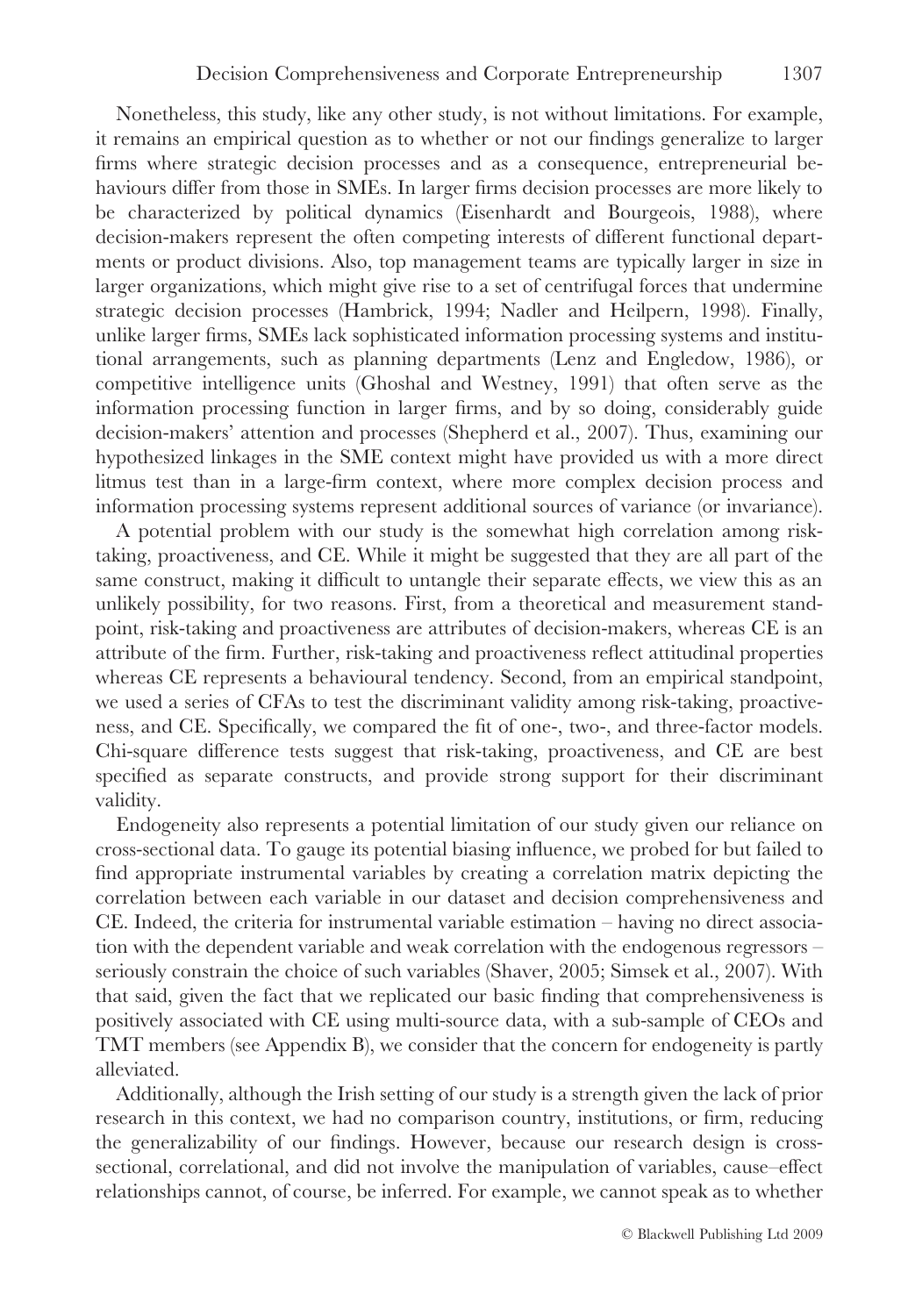or not comprehensiveness increases CE, per se, only that its varying levels are related to the varying levels of CE. With that said it is comforting to note that comprehensiveness is considered as an enduring characteristic of decision-making in firms, that exhibits only modest changes over time (Fredrickson and Iaquinto, 1989). Nonetheless, we are also mindful that like most examinations of CE effects, facets of our research design likely place limits on the extent to which we can place full confidence on the interpretation of our results. However, given that our tests revealed no bias and that we observed three significant interactions we view these limits as acceptable, particularly since our hypotheses dealt with complex, firm-level effects that required a large sample of firms to fully test them.

## **Conclusion**

In concluding, although researchers have generally assumed that comprehensiveness influences firm behaviour, which in turn influence its outcomes, in most cases they have not specified and tested the former link in their empirical studies. Instead, they have tended to directly examine the comprehensiveness–performance link, or have focused on the implications of comprehensiveness for more narrowly fine grained aspects of decision process. Enriching this line of research, our study proposed and tested a model that specified the impact of comprehensiveness on the firm's pursuit of CE, which is widely viewed as a multifaceted, integral part of the strategic management of firms. As well as providing a novel account and initial evidence of the link between comprehensiveness and CE, we enrich theory by demonstrating the pivotal role that decision-makers' willingness to bear uncertainty plays in shaping this impact of comprehensiveness, coupled with the extent of environmental dynamism. Our study, however, is only a first step towards understanding the impact of comprehensiveness on CE and thus, future research on this important and complex area is warranted.

#### **NOTES**

- [1] The condition number is defined as the square root of the ratio of the largest eigenvalue ( $\lambda_{MAX}$ ) to the smallest eigenvalue  $(\lambda_{MIN})$ .
- [2] We are grateful to a reviewer for suggesting this point.
- [3] We are grateful to a reviewer for suggesting this point.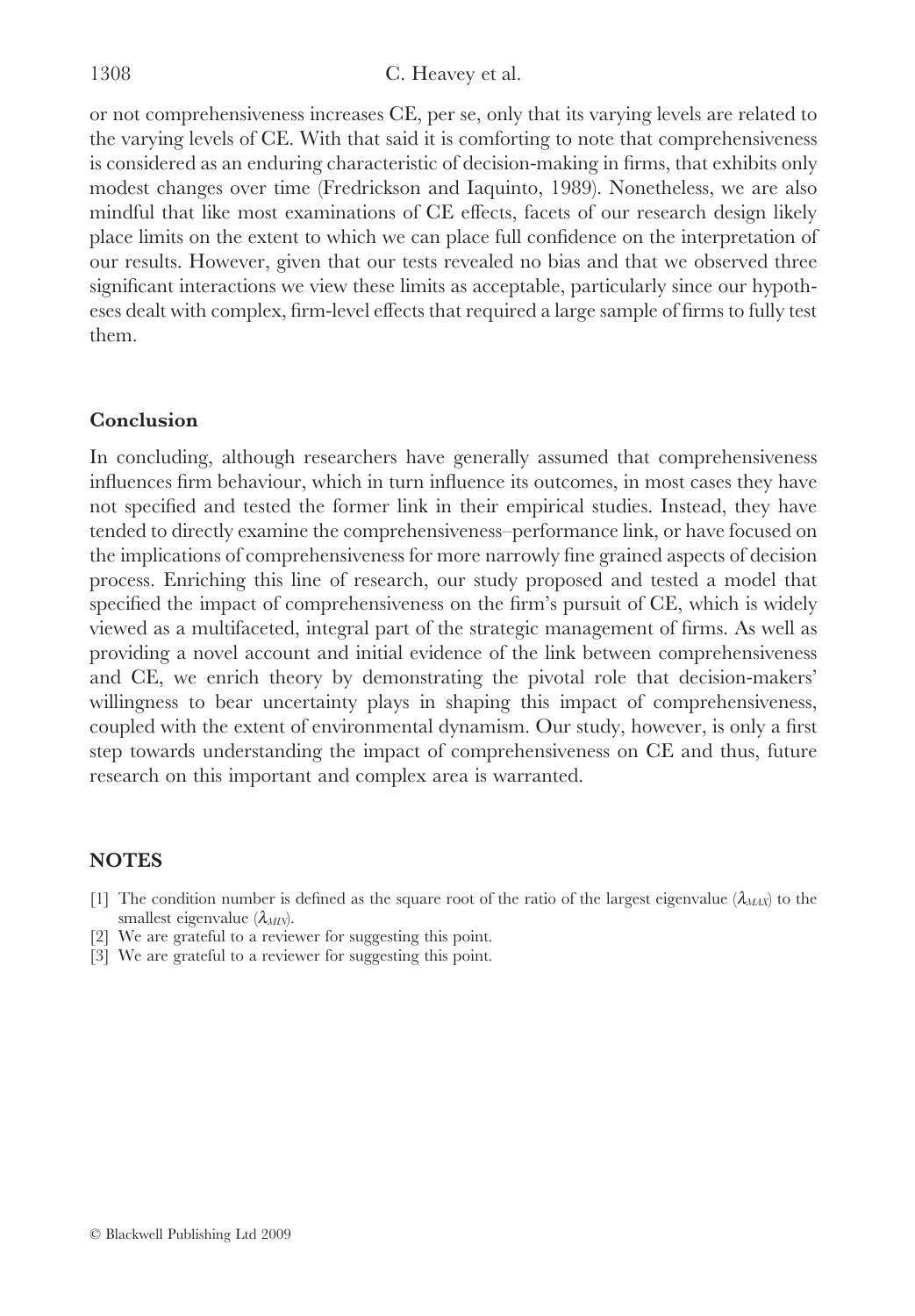## **APPENDIX A. RESULTS OF CONFIRMATORY FACTOR ANALYSIS FOR MEASURES**

| Constructs and items                                                                                                                                                                                                         | Factors |      |                |      |                |   |
|------------------------------------------------------------------------------------------------------------------------------------------------------------------------------------------------------------------------------|---------|------|----------------|------|----------------|---|
|                                                                                                                                                                                                                              |         | 1    | $\overline{2}$ | 3    | $\overline{4}$ | 5 |
| <i>Decision comprehensiveness</i> (Miller et al., 1998)                                                                                                                                                                      | 0.88    |      |                |      |                |   |
| Develop many alternative responses                                                                                                                                                                                           |         | 0.68 |                |      |                |   |
| Consider many diverse criteria for eliminating possible courses<br>of action                                                                                                                                                 |         | 0.70 |                |      |                |   |
| Thoroughly examine multiple explanations for the problem or<br>opportunity                                                                                                                                                   |         | 0.85 |                |      |                |   |
| Conduct multiple examinations of any suggested course of<br>action                                                                                                                                                           |         | 0.87 |                |      |                |   |
| Search extensively for possible responses                                                                                                                                                                                    |         | 0.77 |                |      |                |   |
| <i>Corporate entrepreneurship</i> (Simsek, 2007; Zahra, 1996)                                                                                                                                                                | 0.87    |      |                |      |                |   |
| Spending heavily (well above the industry average) on product<br>development                                                                                                                                                 |         |      | 0.65           |      |                |   |
| Introducing a large number of new products to the market                                                                                                                                                                     |         |      | 0.68           |      |                |   |
| Acquiring significantly more patents than its major competitors                                                                                                                                                              |         |      | 0.47           |      |                |   |
| Pioneering the development of breakthrough innovations in its<br>industry                                                                                                                                                    |         |      | 0.75           |      |                |   |
| Spending on new product development initiatives                                                                                                                                                                              |         |      | 0.73           |      |                |   |
| Entering new markets                                                                                                                                                                                                         |         |      | 0.50           |      |                |   |
| Establishing or sponsoring new ventures                                                                                                                                                                                      |         |      | 0.53           |      |                |   |
| Finding new niches in current markets                                                                                                                                                                                        |         |      | 0.55           |      |                |   |
| Changing its competitive approach (strategy) for each business<br>unit                                                                                                                                                       |         |      | 0.45           |      |                |   |
| Reorganizing operations, units, and divisions to ensure<br>increased coordination and communication among business<br>units                                                                                                  |         |      | 0.51           |      |                |   |
| Redefining the industries in which it competes                                                                                                                                                                               |         |      | 0.56           |      |                |   |
| Introducing innovative human resource programmes                                                                                                                                                                             |         |      | 0.52           |      |                |   |
| Being first in the industry to introduce new business concepts<br>and practices                                                                                                                                              |         |      | 0.71           |      |                |   |
| Risk-taking propensity (Covin and Slevin, 1986)                                                                                                                                                                              | 0.77    |      |                |      |                |   |
| Low risk projects with normal and certain rates of return versus<br>high risk projects with unpredictable rates of return                                                                                                    |         |      |                | 0.74 |                |   |
| A cautious wait and see posture in order to minimize the<br>probability of making costly decisions when faced with                                                                                                           |         |      |                | 0.78 |                |   |
| uncertainty versus a bold aggressive posture in order to<br>maximize the probability of exploiting potential when faced<br>with uncertainty                                                                                  |         |      |                |      |                |   |
| Owing to the nature of the environment, it is best to explore<br>gradually via cautious behaviour versus owing to the nature<br>of the environment, bold wide-ranging acts are necessary to<br>achieve the firm's objectives |         |      |                | 0.66 |                |   |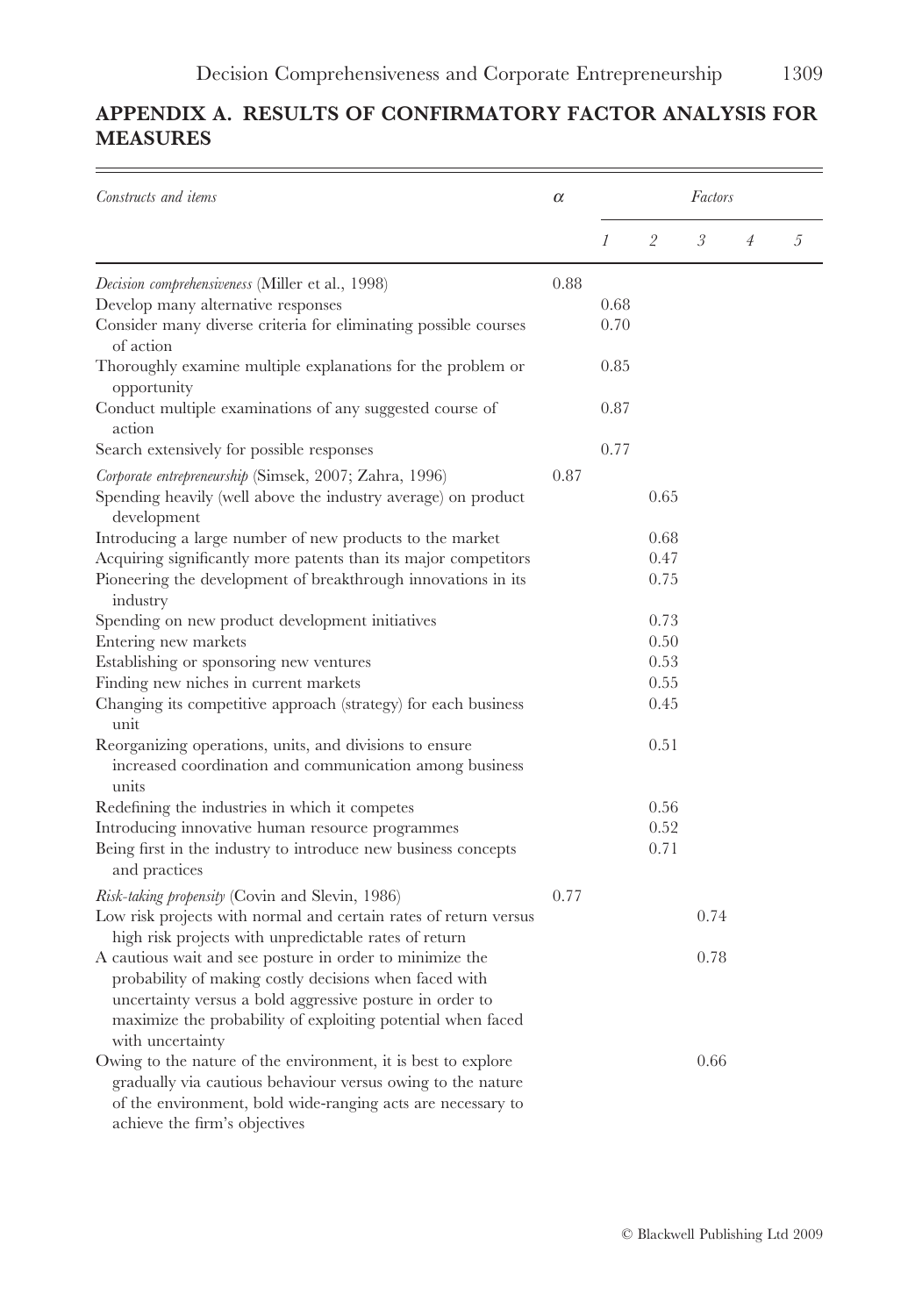## **APPENDIX A.** *Continued*

| Constructs and <i>items</i>                                                                                                                                                                   | $\alpha$ | Factors        |                |   |                |      |  |
|-----------------------------------------------------------------------------------------------------------------------------------------------------------------------------------------------|----------|----------------|----------------|---|----------------|------|--|
|                                                                                                                                                                                               |          | $\overline{I}$ | $\overline{2}$ | 3 | $\overline{4}$ | 5    |  |
| <i>Proactiveness</i> (Covin and Slevin, 1986)                                                                                                                                                 | 0.78     |                |                |   |                |      |  |
| Typically responds to actions which competitors initiate versus<br>typically initiates actions to which competitors then respond                                                              |          |                |                |   | 0.80           |      |  |
| Is very seldom the first to introduce new products, services, and<br>operating technologies versus is very often the first to<br>introduce new products, services, and operating technologies |          |                |                |   | 0.82           |      |  |
| Typically seeks to avoid competitive clashes, preferring a live<br>and let live posture versus typically adopts a very competitive<br>undo the competitor posture                             |          |                |                |   | 0.59           |      |  |
| <i>Environmental dynamism</i> (Miller and Friesen, 1983)                                                                                                                                      | 0.72     |                |                |   |                |      |  |
| Major changes in the modes of production and/or service<br>provision                                                                                                                          |          |                |                |   |                | 0.75 |  |
| A high rate of innovation                                                                                                                                                                     |          |                |                |   |                | 0.82 |  |
| Major changes in consumer demographics                                                                                                                                                        |          |                |                |   |                | 0.49 |  |
| Frequent and major changes in government regulations                                                                                                                                          |          |                |                |   |                | 0.30 |  |
| An increasing amount of spending on research and<br>development                                                                                                                               |          |                |                |   |                | 0.44 |  |
| Frequent and major changes in the number of competitors                                                                                                                                       |          |                |                |   |                | 0.43 |  |

## **APPENDIX B. ROBUSTNESS TESTS**

As noted earlier, we recognize that a reliance on single respondents can potentially introduce the same source bias. Therefore, to further establish the robustness of our key findings, we undertook additional steps. First, we analysed comprehensiveness and CE data from a sample of 102 firms, the majority of which (79 firms) were included in our original sample, whose CEOs and TMTs provided data. On average, 4.7 top managers responded within each firm (with a range of between 2 and 10 members), for an overall intra-team response rate of 76 per cent. The respondents in our sample had spent, on average, 7 years in their position, 13 years in their company, and 17 years in their industry. Using these data, we first assessed the extent of agreement among CEOs and TMT members as well as the reliability of responses, using measures of inter-rater agreement and reliability. To assess inter-rater agreement, we relied on James et al.'s (1984, 1993) commonly used *Rwg* index for multi-item scales. Consistent with our expectations, the top managers in our sample demonstrated strong agreement in their assessment of decision comprehensiveness (*Rwg* = 0.92) and CE (*Rwg* = 0.93).

To ensure the reliability of aggregating individual responses to the team level, we also calculated the scale intra-class correlations ICC (1) and ICC (2). The responses of top managers to the comprehensiveness scale (ICC  $(1) = 0.11$ , ICC  $(2) = 0.36$ , F = 1.572,  $p < 0.005$ ) and corporate entrepreneurship scale (ICC (1) = 0.32, ICC (2) = 0.69,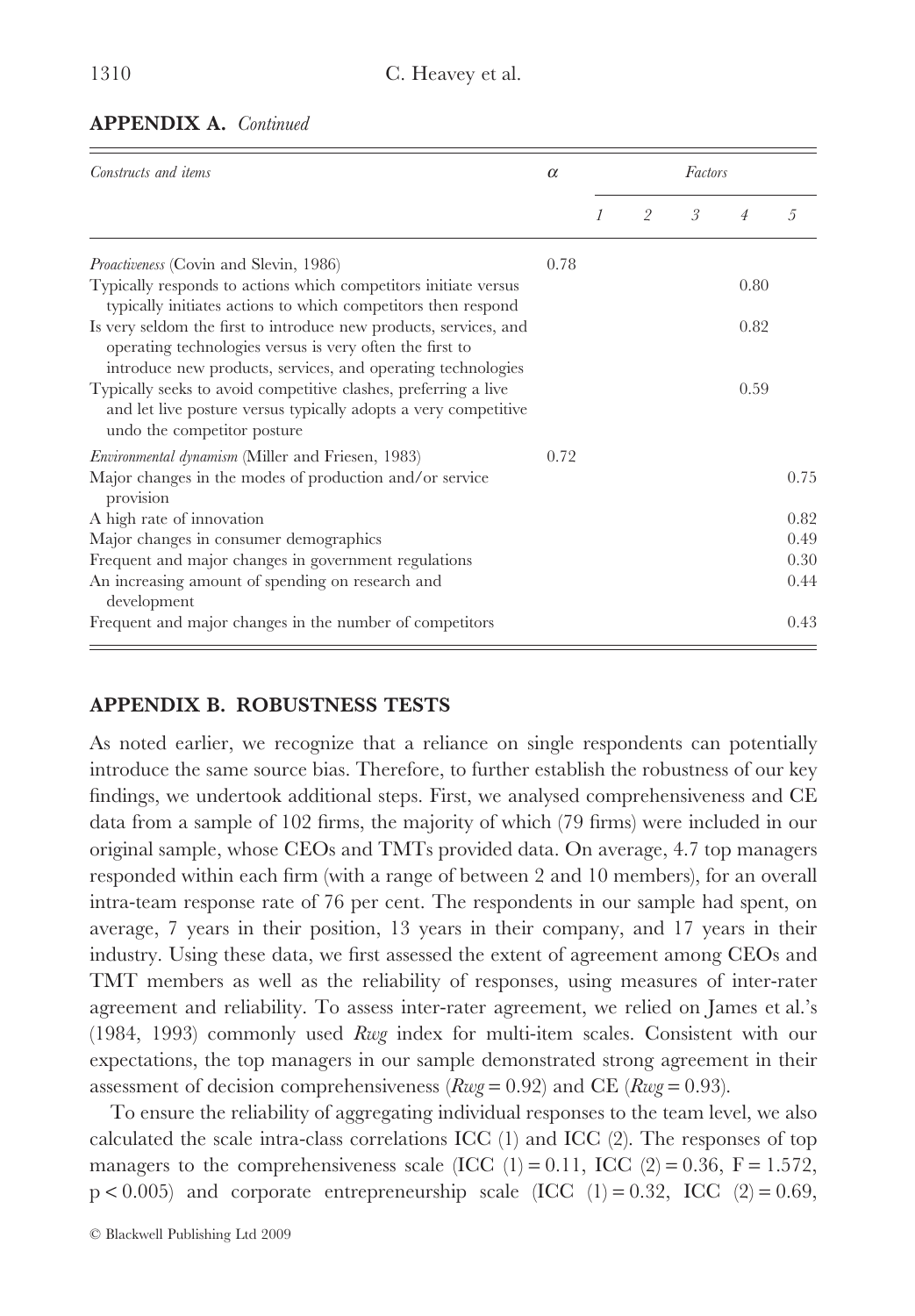$F = 3.190$ ,  $p < 0.0001$ ) demonstrated acceptable levels of individual and group reliability. As a final check, we also computed the team-level scale reliability using the average item response per team as input. This strategy aligned the measurement reliability information with the level of analysis used in the substantive tests. Consistent with the individual analyses, the aggregate-level coefficients for comprehensiveness ( $\alpha$  = 0.88) and CE  $(\alpha = 0.89)$  scales suggest acceptable internal consistency.

We next combined CEO responses with TMT responses to examine the robustness of the linkage between comprehensiveness and CE using the same measurement instruments and statistical covariates as before. As in the original analysis, we used hierarchical regression, entering the variables in two steps – statistical covariates in the first step, and comprehensiveness in the second step. The results of our analysis were entirely consistent with our original findings. As further support for our first hypothesis, comprehensiveness was positively related to CE  $(\beta = 0.292, p < 0.005; \Delta R^2 = 0.08, F = 4.142, p < 0.005)$ . As well as demonstrating the robustness of the of the comprehensiveness–CE link, this finding also partly alleviates endogeneity concerns.

Additionally, we statistically examined whether or not common method bias might have impacted our findings. To that end, we performed several tests suggested in previous research (namely, bivariate correlations and confirmatory factor analysis; Podsakoff et al., 2003). We used confirmatory factor analysis as a more sophisticated test of the hypothesis that a single factor can account for all of the variance in our data by performing a series of models to compare our measurement model to a one-factor and a three-factor model structure, which involved different combinations of our exogenous variables (e.g. to test our one-factor model we combined comprehensiveness, environmental dynamism, risk-taking propensity, proactiveness, and corporate entrepreneurship as a single factor). The goodness of fit indices indicate a poor fit for the single-factor model which suggests that biasing from common method variance is unlikely. The hypothesized model outperformed other models as evidenced by significant  $\chi^2$  reductions and significantly improved model fit.

#### **REFERENCES**

- Adidam, P. T. and Bingi, R. P. (2000). 'The importance of decision confidence to strategy outcomes'. *Journal of Applied Business Research*, **16**, 35–50.
- Aguilar, J. F. (1967). *Scanning the Business Environment*. New York: Macmillan.
- Ansoff, H. I. (1965). *Corporate Strategy: An Analytic Approach to Business Policy for Growth and Expansion*. New York: McGraw-Hill.
- Atuahene-Gima, K. and Li, H. (2004). 'Strategic decision comprehensiveness and new product development outcomes in new technology ventures'. *Academy of Management Journal*, **47**, 583–97.
- Bagozzi, R. P., Yi, Y. and Phillips, L. W. (1991). 'Assessing construct validity in organizational research'. *Administrative Science Quarterly*, **36**, 421–58.
- Baron, R. A. (2006). 'Opportunity recognition as pattern recognition: how entrepreneurs "connect the dots" to identify new business opportunities'. *Academy of Management Perspectives*, **20**, 104–19.
- Baron, R. M. and Kenny, D. A. (1986). 'The moderator-mediator variable distinction in social psychological research: conceptual, strategic and statistical considerations'. *Journal of Personality and Social Psychology*, **51**, 1173–82.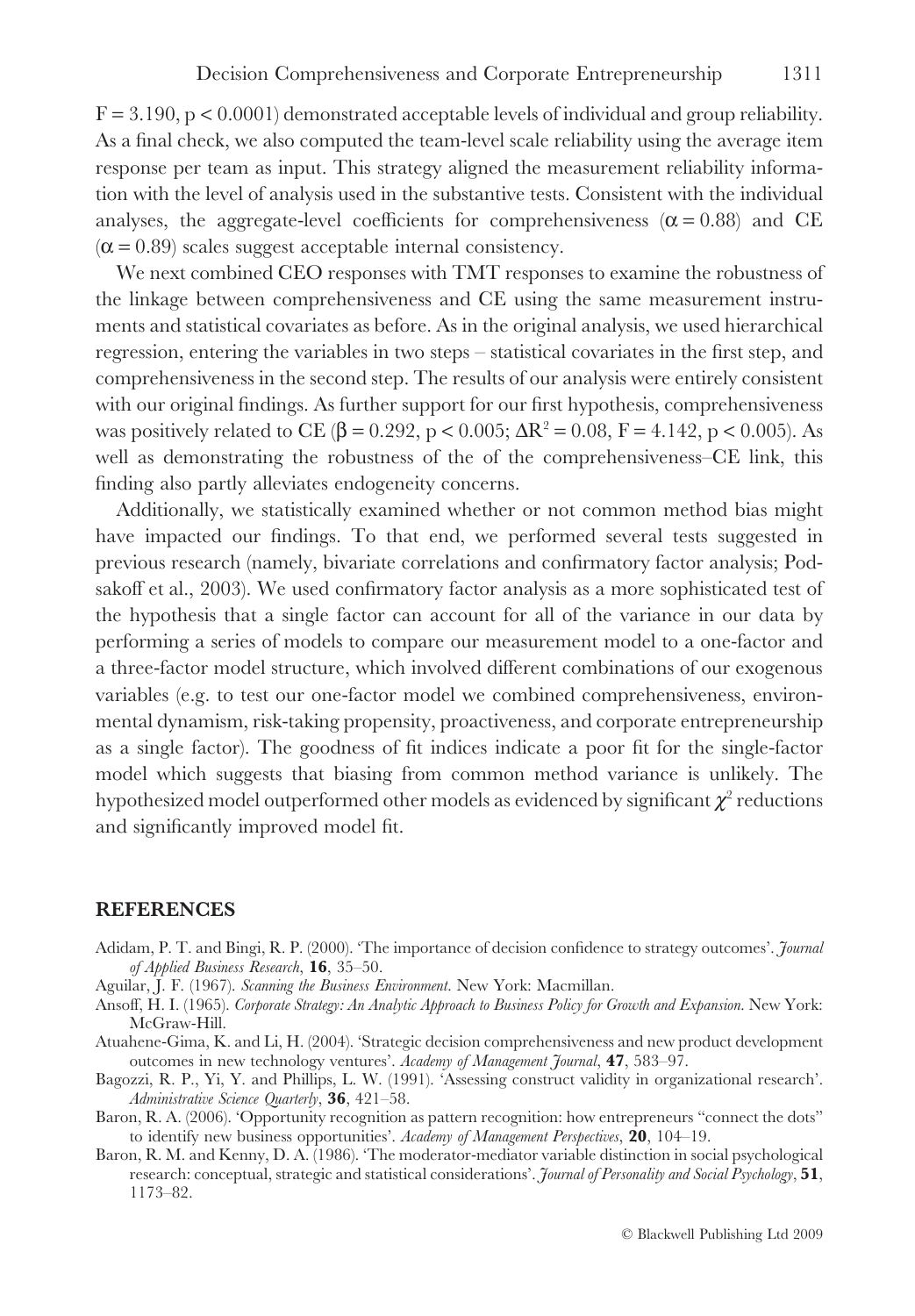- Barringer, B. R. and Bluedorn, A. C. (1999). 'The relationship between corporate entrepreneurship and strategic management'. *Strategic Management Journal*, **20**, 421–44.
- Braybrooke, D. and Lindblom, C. E. (1970). *A Strategy of Decision: Policy Evaluation as a Social Process*. New York: Free Press.
- Burgelman, R. A. (1983). 'A process model of internal corporate venturing in the diversified major firm'. *Administrative Science Quarterly*, **28**, 223–44.
- Chen, M. (1996). 'Competitor analysis and interfirm rivalry: toward a theoretical integration'. *Academy of Management Review*, **21**, 100–34.
- Cohen, J., Cohen, P., West, S. G. and Aiken, L. S. (2003). *Applied Multiple Regression/Correlation Analysis for the Behavioral Sciences*, 3rd edition. Mahwah, NJ: Lawrence Erlbaum.
- Covin, J. G. and Slevin, D. P. (1986). 'The development and testing of an organizational-level entrepreneurship scale'. In Ronstadt, R., Hornaday, J. A., Peterson, R. and Vesper, K. H. (Eds), *Frontiers of Entrepreneurship Research*. Wellesley, MA: Babson College, 628–39.
- Cummins, R. C. (1972). 'Leader-member relations as a moderator of the effects of leader behavior and attitude'. *Personnel Psychology*, **25**, 655–60.
- Curley, S., Yates, J. F. and Abrams, R. (1986). 'Psychological sources of ambiguity avoidance'. *Organizational Behavior and Human Decision Processes*, **38**, 230–56.
- Cyert, R. M. and March, J. G. (1963). *A Behavioral Theory of the Firm*. Englewood Cliffs, NJ: Prentice-Hall.
- Daft, R. L. and Weick, K. E. (1984). 'Toward a model of organizations as interpretation systems'. *Academy of Management Review*, **9**, 284–95.
- Day, G. (1994). 'The capabilities of market-driven organizations'. *Journal of Marketing*, **58**, 37–52.
- Dean, J. W. and Sharfman, M. P. (1996). 'Does decision process matter? A study of strategic decision-making effectiveness'. *Academy of Management Journal*, **39**, 368–96.
- Dess, G. G. and Beard, D. W. (1984). 'Dimensions of organizational task environments'. *Administrative Science Quarterly*, **29**, 52–73.
- Dutton, J. E. and Duncan, R. B. (1987). 'The creation of momentum for change through the process of strategic issue diagnosis'. *Strategic Management Journal*, **8**, 279–95.
- Eisenhardt, K. M. (1989). 'Making fast strategic decisions in high-velocity environments'. *Academy of Management Journal*, **42**, 543–76.
- Eisenhardt, K. M. and Bourgeois, L. J. III (1988). 'Politics of strategic decision making in high-velocity: toward a midrange theory'. *Academy of Management Journal*, **31**, 737–70.
- Evans, M. G. (1985). 'A Monte Carlo study of the effects of correlated method variance in moderated multiple regression analysis'. *Organizational Behavior and Human Decision Processes*, **36**, 305–23.
- Forbes, D. P. (2007). 'Reconsidering the strategic implications of decision comprehensiveness'. *Academy of Management Review*, **32**, 361–76.
- Fredrickson, J. W. (1984). 'The comprehensiveness of strategic decision processes: extensions, observations, future directions'. *Academy of Management Journal*, **27**, 445–66.
- Fredrickson, J. W. and Iaquinto, A. L. (1989). 'Inertia and creeping rationality in strategic decision processes'. *Academy of Management Journal*, **32**, 516–42.
- Fredrickson, J. W. and Mitchell, T. R. (1984). 'Strategic decision processes: comprehensiveness and performance in an industry with an unstable environment'. *Academy of Management Journal*, **27**, 399– 423.
- Ghoshal, S. and Westney, E. D. (1991). 'Organizing competitor analysis systems'. *Strategic Management Journal*, **12**, 17–31.
- Gilley, K. M., Walters, B. A. and Olson, B. J. (2002). 'Top management team risk taking propensities and performance: direct and moderating effects'. *Journal of Business Strategies*, **19**, 95–114.
- Goll, I. and Rasheed, A. M. A. (1997). 'Rational decision-making and firm performance: the moderating role of environment'. *Strategic Management Journal*, **18**, 583–91.
- Hambrick, D. C. (1994). 'Top management groups: a conceptual integration and reconsideration of the team label'. In Staw, B. M. and Cummings, L. L. (Eds), *Research in Organizational Behavior*. Greenwich, CT: JAI Press, **16**, 171–214.
- Hambrick, D. C., Geletkanycz, M. and Fredrickson, J. (1993). 'Top executive commitment to the status quo: some tests of its determinants'. *Strategic Management Journal*, **14**, 401–18.
- Hannan, M. T. and Freeman, J. (1989). *Organizational Ecology*. Cambridge, MA: Harvard University Press.
- Harrison, D. A., McLaughlin, M. E. and Coalter, T. M. (1996). 'Context, cognition, and common method variance: psychometric and verbal protocol evidence'. *Organizational Behavior and Human Decision Processes*, **68**, 246–61.
- Hofer, C. W. and Schendel, D. (1978). *Strategy Formulation: Analytical Concepts*. St Paul, MN: West.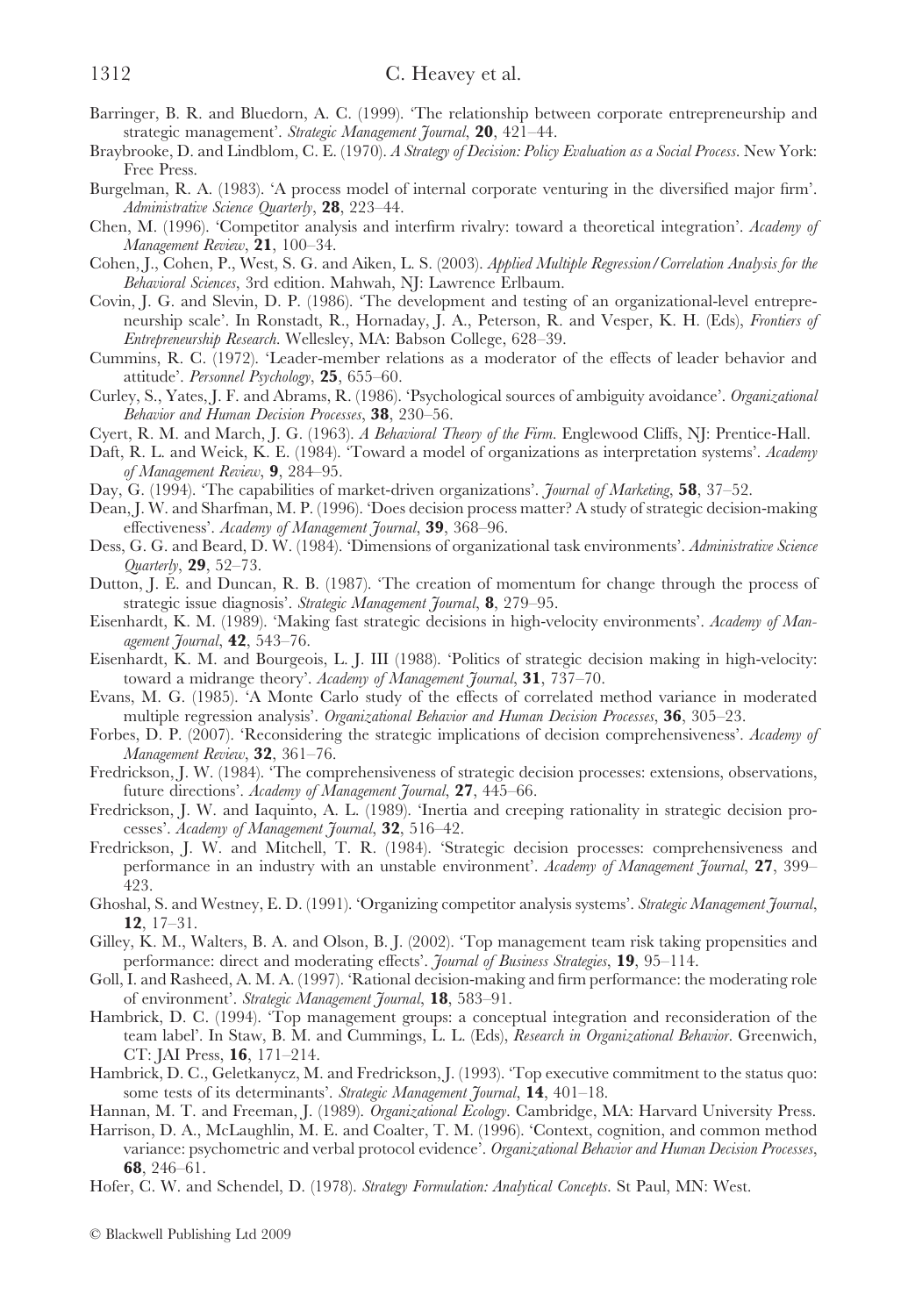- Hsieh, C., Nickerson, J. A. and Zenger, T. R. (2007). 'Opportunity discovery, problem solving, and a theory of the entrepreneurial firm'. *Journal of Management Studies*, **44**, 1255–77.
- Huber, G. and Daft, R. (1987). 'The information environments of organizations'. In Jablin, F., Putnam, L., Roberts, K. and Porter, L. (Eds), *Handbook of Organizational Communication*. Newbury Park, CA: Sage, 130–64.
- Huber, G. P. and Power, D. (1985). 'Retrospective reports of strategic-level managers: guidelines for increasing their accuracy'. *Strategic Management Journal*, **6**, 171–80.
- Iaquinto, A. L. and Fredrickson, J. W. (1997). 'Top management team agreement about the strategic decision process: a test of some of its determinants and consequences'. *Strategic Management Journal*, **18**, 63–75.
- Ireland, R. D., Hitt, M. A. and Sirmon, D. G. (2003). 'A model of strategic entrepreneurship: the construct and its dimensions'. *Journal of Management*, **29**, 963–89.
- James, L. R., Demaree, R. G. and Wolf, G. (1984). 'Estimating within group interrater reliability with and without response bias'. *Journal of Applied Psychology*, **69**, 85–98.
- James, L. R., Demaree, R. G. and Wolf, G. (1993). 'Rwg: an assessment of within group interrater agreement'. *Journal of Applied Psychology*, **78**, 306–9.
- Janis, I. L. (1982). *Groupthink: Psychological Studies of Policy Decisions and Fiascos*. Boston, MA: Houghton Mifflin Company.
- Kline, R. B. (1998). *Principles and Practice of Structural Equation Modeling*. New York: Guildford Press.
- Kumar, N., Stern, L. W. and Anderson, J. C. (1993). 'Conducting interorganizational research using key informants'. *Academy of Management Journal*, **36**, 1633–51.
- Lenz, R. T. and Engledow, J. L. (1986). 'Environmental analysis units and strategic decision-making: a field study of selected "leading-edge" corporations'. *Strategic Management Journal*, **7**, 69–89.
- Lieberman, M. and Montgomery, D. (1988). 'First-mover advantages'. *Strategic Management Journal*, **9**, Special Issue, 41–58.
- Ling, Y., Simsek, Z., Lubatkin, M. H. and Veiga, J. F. (2008). 'Transformational leadership's role in promoting entrepreneurship: examining the CEO-TMT interface'. *Academy of Management Journal*, **51**, 557–76.
- Lumpkin, G. T. and Dess, G. G. (1996). 'Clarifying the entrepreneurial orientation construction and linking it to performance'. *Academy of Management Review*, **21**, 135–72.
- March, J. G. (1988). *Decisions and Organizations*. New York: Blackwell.
- Mathieu, J. E. and Kohler, S. S. (1990). 'A cross-level examination of group absence influences on individual absence'. *Journal of Applied Psychology*, **75**, 217–20.
- McMullen, J. and Shepherd, D. (2006). 'Entrepreneurial action and the role of uncertainty in the theory of the entrepreneur'. *Academy of Management Review*, **31**, 132–52.
- Miller, C. C. (2008). 'Decisional comprehensiveness and firm performance: toward a more complete understanding'. *Journal of Behavioral Decision Making*, **21**, 598–629.
- Miller, C. C., Burke, L. M. and Glick, W. H. (1998). 'Cognitive diversity among upper echelon executives: implications for strategic decision processes'. *Strategic Management Journal*, **19**, 39–58.
- Miller, D. and Friesen, P. H. (1978). 'Archetypes of strategy formulation'. *Management Science*, **24**, 921– 33.
- Miller, D. and Friesen, P. H. (1982). 'Innovation in conservative and entrepreneurial firms: two models of strategic momentum'. *Strategic Management Journal*, **3**, 1–25.
- Miller, D. and Friesen, P. H. (1983). 'Strategy-making and environment: the third link'. *Strategic Management Journal*, **4**, 221–35.
- Nadler, D. A. and Heilpern, J. D. (1998). 'The CEO and the executive team: managing the unique dynamics and special demands'. In Nadler, D. A. and Spencer, J. L. (Eds), *Executive Teams*. San Francisco, CA: Jossey-Bass, 83–112.
- Nelson, R. P. and Winter, S. G. (1982). *An Evolutionary Theory of Economic Change*. Cambridge, MA: Belknap, Harvard University Press.
- Ozgen, E. and Baron, R. A. (2007). 'Social sources of information in opportunity recognition: effects of mentors, industry networks, and professional forums'. *Journal of Business Venturing*, **22**, 174–92.
- Podsakoff, P. M., MacKenzie, S. B., Lee, J. and Podsakoff, N. P. (2003). 'Common method bias in behavioral research: a critical review of the literature and recommended remedies'. *Journal of Applied Psychology*, **88**, 879–903.
- Priem, R. L., Rasheed, A. M. A. and Kotulic, A. G. (1995). 'Rationality in strategic decision-processes, environmental dynamism and firm performance'. *Journal of Management*, **21**, 913–29.